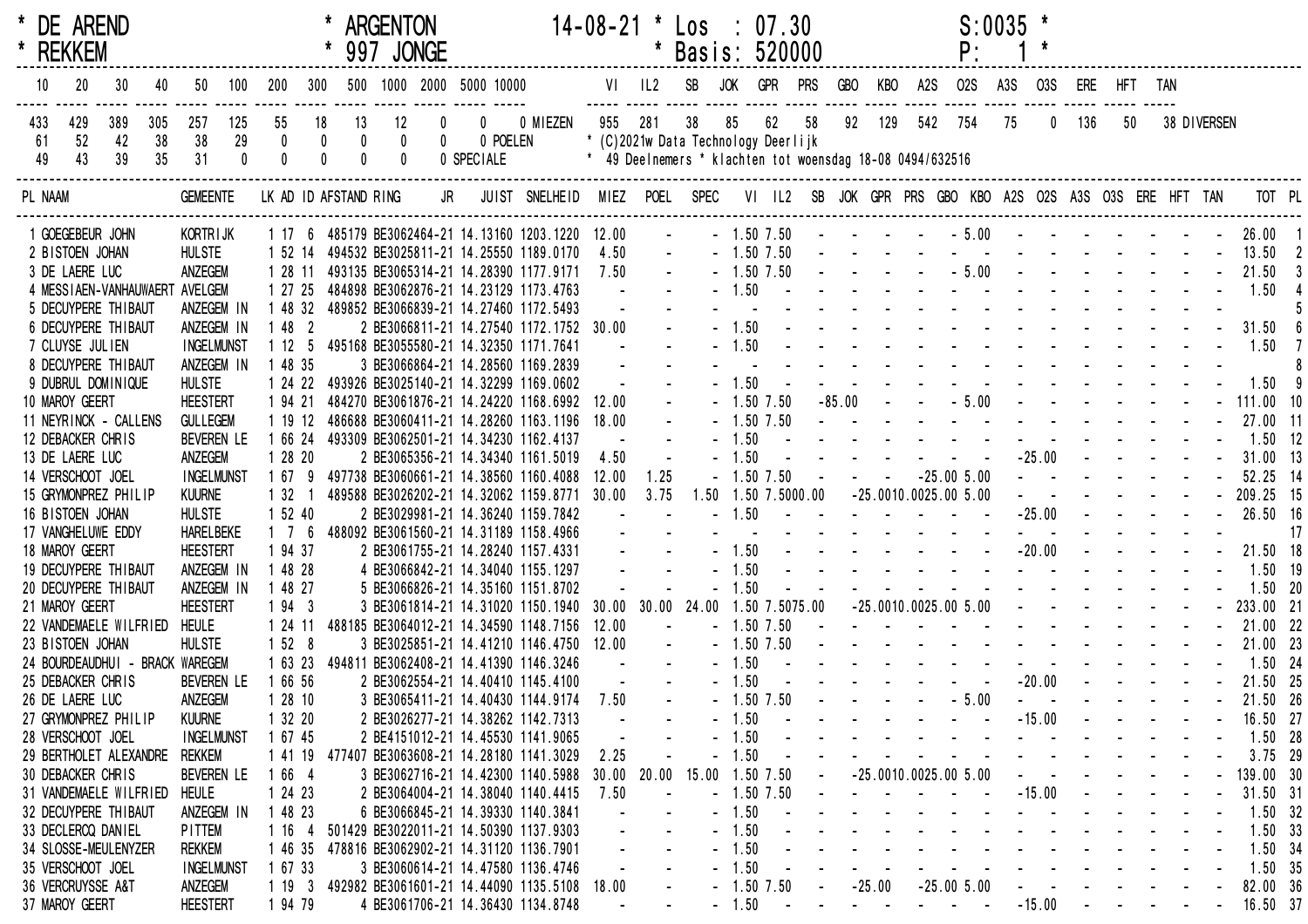| * DE AREND<br>* REKKEM          |                   |         | * ARGENTON<br>* 997 JONGE                                                 |                               |                                                           |                          | $14-08-21$ * $\text{Los}$ : 07.30<br>* Basis: 520000 |                |            |                                                                                                                                                                                                                               | P:                                                                                                                                                                                                                             | $S:0035$ *                           |                          |                  |  |                   |  |
|---------------------------------|-------------------|---------|---------------------------------------------------------------------------|-------------------------------|-----------------------------------------------------------|--------------------------|------------------------------------------------------|----------------|------------|-------------------------------------------------------------------------------------------------------------------------------------------------------------------------------------------------------------------------------|--------------------------------------------------------------------------------------------------------------------------------------------------------------------------------------------------------------------------------|--------------------------------------|--------------------------|------------------|--|-------------------|--|
| PL NAAM                         | <b>GEMEENTE</b>   |         | LK AD ID AFSTAND RING<br>JR                                               | JUIST SNELHEID MIEZ POEL SPEC |                                                           |                          |                                                      |                |            | VI IL2 SB JOK GPR PRS GBO KBO A2S O2S A3S O3S ERE HFT TAN                                                                                                                                                                     |                                                                                                                                                                                                                                |                                      |                          |                  |  | TOT PL            |  |
| 38 MAROY GEERT                  | <b>HEESTERT</b>   | 1 94 72 | 5 BE3061882-21 14.36470 1134.6975                                         |                               | $\sim 100$                                                |                          |                                                      |                |            | $-1.50$ . The second contribution of the second contribution of $-1.50$                                                                                                                                                       |                                                                                                                                                                                                                                |                                      |                          |                  |  | $1.50$ 38         |  |
| 39 VANDEMAELE WILFRIED HEULE    |                   | 1 24 19 | 3 BE3064088-21 14.40340 1133.8198 12.00                                   |                               |                                                           | $\Delta \phi$            |                                                      |                |            |                                                                                                                                                                                                                               |                                                                                                                                                                                                                                |                                      |                          |                  |  |                   |  |
| 40 BISTOEN JOHAN                | <b>HULSTE</b>     | 1 52 17 | 4 BE3025891-21 14.46350 1132.7322                                         |                               | 4.50                                                      |                          |                                                      | $-1.50$        |            | and the second contract of the                                                                                                                                                                                                |                                                                                                                                                                                                                                |                                      |                          | $-15.00$ $    -$ |  | 21.00 40          |  |
| 41 MAROY GEERT                  | <b>HEESTERT</b>   | 1 94 32 | 6 BE3061894-21 14.38200 1130.5914                                         |                               | $\mathcal{L}^{\text{max}}$ and $\mathcal{L}^{\text{max}}$ |                          |                                                      | $-1.50$        |            |                                                                                                                                                                                                                               |                                                                                                                                                                                                                                | $-15.00 - -$                         |                          |                  |  | 16.50 41          |  |
| 42 BISTOEN JOHAN                | <b>HULSTE</b>     | 1 52 46 | 5 BE3025842-21 14.47520 1129.4123                                         |                               |                                                           |                          | $-1.50$                                              |                |            |                                                                                                                                                                                                                               |                                                                                                                                                                                                                                |                                      |                          |                  |  | $1.50$ 42         |  |
| 43 GRYMONPREZ PHILIP            | <b>KUURNE</b>     | 1 32 32 | 3 BE3026255-21 14.43462 1128.6811                                         |                               |                                                           |                          | $-1.50$                                              |                |            |                                                                                                                                                                                                                               |                                                                                                                                                                                                                                |                                      |                          |                  |  | $1.50$ 43         |  |
| 44 DE LAERE LUC                 | ANZEGEM           | 1282    | 4 BE3065339-21 14.47170 1127.7242 12.00                                   |                               |                                                           |                          |                                                      | $-1.50$ $7.50$ |            |                                                                                                                                                                                                                               | $   -$ 5.00                                                                                                                                                                                                                    |                                      |                          | $-15.00$ $    -$ |  | 41.00 44          |  |
| 45 DUBRUL DOMINIQUE             | <b>HULSTE</b>     | 1 24 18 | 2 BE3029708-21 14.48209 1126.7888                                         |                               |                                                           |                          | $-1.50$                                              |                |            |                                                                                                                                                                                                                               |                                                                                                                                                                                                                                |                                      |                          |                  |  | $1.50$ 45         |  |
| 46 DEBACKER CHRIS               | <b>BEVEREN LE</b> | 1 66 37 | 4 BE3062781-21 14.47520 1126.6192                                         |                               |                                                           |                          | $-1.50$                                              |                |            |                                                                                                                                                                                                                               |                                                                                                                                                                                                                                | $-10.00$ $  -$                       |                          |                  |  | 11.50 46          |  |
| 47 DECUYPERE THIBAUT            | ANZEGEM IN        | 1 48 25 | 7 BE3066818-21 14.45070 1125.7946                                         |                               |                                                           |                          | $-1.50$                                              |                |            |                                                                                                                                                                                                                               |                                                                                                                                                                                                                                |                                      |                          |                  |  | $1.50$ 47         |  |
| 48 BERTHOLET ALEXANDRE          | <b>REKKEM</b>     | 1417    | 2 BE3063545-21 14.34040 1125.7829                                         |                               | 7.50                                                      |                          | $-1.50$                                              |                |            |                                                                                                                                                                                                                               |                                                                                                                                                                                                                                |                                      |                          |                  |  | 9.0048            |  |
| 49 VERCRUYSSE A&T               | ANZEGEM           | 1195    | 2 BE3061614-21 14.48210 1124.6310 18.00                                   |                               |                                                           |                          |                                                      | $-1.50$ 7.50   |            |                                                                                                                                                                                                                               | $   -$ 5.00                                                                                                                                                                                                                    |                                      |                          | $-10.00$ $    -$ |  | 42.00 49          |  |
| 50 DECLERCK RIK                 | <b>HEULE</b>      |         | 1 4 1 486221 BE3028572-21 14.42210 1124.6004                              |                               |                                                           |                          |                                                      | $-1.50$        |            |                                                                                                                                                                                                                               |                                                                                                                                                                                                                                |                                      |                          |                  |  | 1.50 50           |  |
| 51 MAROY GEERT                  | <b>HEESTERT</b>   | 1 94 23 | 7 BE3061736-21 14.40480 1124.1179 12.00                                   |                               |                                                           |                          |                                                      | $-1.50$ $7.50$ |            | $     5.00$                                                                                                                                                                                                                   |                                                                                                                                                                                                                                | and the state of the state of the    |                          |                  |  | 26.00 51          |  |
| 52 VERCRUYSSE A&T               | ANZEGEM           | 1194    | 3 BE3063068-21 14.48410 1123.7765 18.00                                   |                               |                                                           |                          |                                                      |                |            | $-1.50$ $7.50$ $-25.00$ $-25.00$ $5.0025.00$                                                                                                                                                                                  |                                                                                                                                                                                                                                |                                      | <b>Contract Contract</b> | $-25.00$         |  | $ -$ 132.00 52    |  |
| 53 MAROY GEERT                  | <b>HEESTERT</b>   | 1 94 88 | 8 BE3061768-21 14.40580 1123.6832                                         |                               |                                                           |                          |                                                      | $-1.50$        |            | the company of the company of the company of the company of the company of the company of the company of the company of the company of the company of the company of the company of the company of the company of the company |                                                                                                                                                                                                                                | $-10.00$                             |                          |                  |  | 11.50 53          |  |
| 54 VANDEMAELE WILFRIED          | <b>HEULE</b>      | 1 24 13 | 4 BE3064002-21 14.44370 1123.2542 12.00                                   |                               |                                                           |                          |                                                      |                |            | $-1.50$ 7.50 $    -$                                                                                                                                                                                                          |                                                                                                                                                                                                                                | $-10.00$                             |                          |                  |  | 31.00 54          |  |
| 55 VERCRUYSSE A&T               | ANZEGEM           | 1199    | 4 BE3061695-21 14.48570 1123.0937 12.00                                   |                               |                                                           |                          |                                                      | $-1.50$ $7.50$ |            |                                                                                                                                                                                                                               |                                                                                                                                                                                                                                | $-10.00 - -$                         |                          |                  |  | 31.00 55          |  |
| 56 CRUL JOY                     | <b>OOSTROZEBE</b> |         | 1 22 2 497955 BE3048302-21 14.54210 1120.6369                             |                               |                                                           |                          |                                                      | $-1.50$        |            |                                                                                                                                                                                                                               |                                                                                                                                                                                                                                | and the second control of the second |                          |                  |  | 1.50 56           |  |
| 57 DE LAERE LUC                 | ANZEGEM           | 1285    | 5 BE3065379-21 14.50050 1120.5491 12.00                                   |                               |                                                           |                          |                                                      | $-1.50$ 7.50   |            |                                                                                                                                                                                                                               | $    5.00$                                                                                                                                                                                                                     |                                      |                          |                  |  | 26.00 57          |  |
| 58 DEBACKER CHRIS               | BEVEREN LE        | 1 66 65 | 5 BE3062700-21 14.50160 1120.4777                                         |                               | <b>Contract Contract</b>                                  |                          |                                                      | $-1.50$        |            |                                                                                                                                                                                                                               |                                                                                                                                                                                                                                |                                      |                          |                  |  | 1.50 58           |  |
| 59 DUBRUL DOMINIQUE             | <b>HULSTE</b>     | $124$ 1 | 3 BE3025120-21 14.50559 1120.1872 18.00                                   |                               |                                                           |                          |                                                      | $-1.50$ $7.50$ |            | and the state of the state of                                                                                                                                                                                                 |                                                                                                                                                                                                                                | $-10.00$                             |                          |                  |  | 37.00 59          |  |
| 60 DE LAERE LUC                 | ANZEGEM           | 1 28 25 | 6 BE3065307-21 14.50170 1120.0401                                         |                               | 4.50                                                      |                          |                                                      | $-1.50$        |            |                                                                                                                                                                                                                               |                                                                                                                                                                                                                                | $-10.00$                             |                          |                  |  | 16.00 60          |  |
| 61 BISTOEN JOHAN                | <b>HULSTE</b>     | 1 52 42 | 6 BE3029947-21 14.52050 1118.6398                                         |                               |                                                           |                          |                                                      | $-1.50$        |            |                                                                                                                                                                                                                               |                                                                                                                                                                                                                                | $-10.00 -$                           |                          |                  |  | 11.50 61          |  |
| 62 VERSTRAETE KRISTOF           | WIELSBEKE         |         | 1 18 2 496999 BE3046493-21 14.54260 1118.2757 54.00 30.00 24.00 1.50 7.50 |                               |                                                           |                          |                                                      |                |            |                                                                                                                                                                                                                               |                                                                                                                                                                                                                                | and the second control of the second |                          |                  |  | $-117.00$ 62      |  |
| 63 BERTHOLET ALEXANDRE          | <b>REKKEM</b>     | 1 41 39 | 3 BE3063519-21 14.36550 1118.2674                                         |                               |                                                           | <b>Contract Contract</b> |                                                      | $-1.50$        |            |                                                                                                                                                                                                                               |                                                                                                                                                                                                                                |                                      |                          |                  |  | $1.50$ 63         |  |
| 64 HEGGERMONT LAURENS           | <b>INGELMUNST</b> |         | 1 16 3 495266 BE3026421-21 14.53231 1117.0112 12.00                       |                               |                                                           | $\mathbf{r}$             |                                                      | $-1.50$ 7.50   |            | . 21.00 64                                                                                                                                                                                                                    |                                                                                                                                                                                                                                |                                      |                          |                  |  |                   |  |
| 65 BISTOEN JOHAN                | <b>HULSTE</b>     | 1 52 26 | 7 BE3025836-21 14.53350 1114.8570                                         |                               | <b>Contract Contract</b>                                  |                          |                                                      | $-1.50$        |            |                                                                                                                                                                                                                               | the second contract of the second contract of the second contract of the second contract of the second contract of the second contract of the second contract of the second contract of the second contract of the second cont |                                      |                          |                  |  | 1.50 65           |  |
| 66 VERHEYE RINO                 | AALBEKE           |         | 1 30 6 478888 BE3061118-21 14.39470 1114.2545 12.00                       |                               |                                                           |                          |                                                      | $-1.50$ 7.50   |            |                                                                                                                                                                                                                               |                                                                                                                                                                                                                                | - - - - - - - - 21.00 66             |                          |                  |  |                   |  |
| 66 VERHEYE RINO                 | AALBEKE           | 1 30 11 | 2 BE3061149-21 14.39470 1114.2545                                         |                               | $\sim 100$ km s $^{-1}$                                   |                          | $-1.50$                                              |                |            |                                                                                                                                                                                                                               |                                                                                                                                                                                                                                | $-10.00$                             |                          |                  |  | 11.50 66          |  |
| 68 SLOSSE-MEULENYZER            | <b>REKKEM</b>     | 1 46 11 | 2 BE3062928-21 14.40080 1113.1804                                         |                               | 2.25                                                      | $\Delta$                 |                                                      |                |            | $-1.50$ 7.50 $    -$                                                                                                                                                                                                          |                                                                                                                                                                                                                                | $-10.00$                             |                          | $    -$ 21.25 68 |  |                   |  |
| 69 BOURDEAUDHUI - BRACK WAREGEM |                   | 1 63 58 | 2 BE3062377-21 14.54370 1112.8935                                         |                               |                                                           |                          |                                                      | $-1.50$        |            |                                                                                                                                                                                                                               |                                                                                                                                                                                                                                | $-10.00$                             |                          |                  |  | 11.50 69          |  |
| 70 VANDEMAELE WILFRIED          | HEULE             | 1 24 12 | 5 BE3064069-21 14.48470 1112.5878 12.00                                   |                               |                                                           |                          |                                                      | $-1.50$ 7.50   |            |                                                                                                                                                                                                                               |                                                                                                                                                                                                                                | $-25.00$                             |                          | $-25.00$         |  | 71.00 70          |  |
| 71 BERTHOLET ALEXANDRE          | rekkem            | 1 41 12 | 4 BE3063599-21 14.39060 1112.5775                                         |                               | 7.50                                                      |                          | $-1.50$                                              |                |            |                                                                                                                                                                                                                               |                                                                                                                                                                                                                                |                                      |                          |                  |  | $9.00$ 71         |  |
| 72 VERSCHOOT JOEL               | <b>INGELMUNST</b> | 1 67 29 | 4 BE4151015-21 14.57310 1112.2223                                         |                               |                                                           |                          | $-1.50$                                              |                |            |                                                                                                                                                                                                                               |                                                                                                                                                                                                                                |                                      |                          |                  |  | 1.50 72           |  |
| 73 MAROY GEERT                  | <b>HEESTERT</b>   | 1 94 60 | 9 BE3061845-21 14.45260 1112.1565                                         |                               |                                                           |                          | $-1.50$                                              |                |            |                                                                                                                                                                                                                               |                                                                                                                                                                                                                                |                                      |                          |                  |  | $1.50$ 73         |  |
| 74 SLOSSE-MEULENYZER            | <b>REKKEM</b>     | 1 46 22 | 3 BE3062962-21 14.40320 1112.1462                                         |                               | 2.25                                                      |                          | $-1.50$                                              |                |            |                                                                                                                                                                                                                               |                                                                                                                                                                                                                                |                                      |                          |                  |  | 3.75 74           |  |
| 75 BISTOEN JOHAN                | <b>HULSTE</b>     | 1 52 15 | 8 BE3029958-21 14.55280 1110.1437                                         |                               | 4.50                                                      |                          |                                                      | $-1.50$ 7.50   |            |                                                                                                                                                                                                                               |                                                                                                                                                                                                                                | $-10.00$                             |                          |                  |  | 23.50 75          |  |
| 76 MAROY GEERT                  | <b>HEESTERT</b>   | 1 94 25 | 10 BE3061729-21 14.46370 1109.1423                                        |                               | 12.00                                                     |                          |                                                      | $-1.50$ 7.50   |            |                                                                                                                                                                                                                               | $-5.00$                                                                                                                                                                                                                        | $-10.00$                             |                          |                  |  | 36.00 76          |  |
| 77 VERSCHOOT DIETER             | <b>KACHTEM</b>    | 1174    | 497388 BE3041117-21 14.58371 1108.7108                                    |                               | 18.00                                                     | 3.75                     |                                                      | $-1.50$ 7.50   |            |                                                                                                                                                                                                                               | $-5.00$                                                                                                                                                                                                                        |                                      |                          |                  |  | 35.75 77          |  |
| 78 VERSCHOOT JOEL               | <b>INGELMUNST</b> | 1 67 20 | 5 BE3060734-21 14.59250 1107.5201                                         |                               |                                                           |                          | $-1.50$                                              |                |            |                                                                                                                                                                                                                               |                                                                                                                                                                                                                                |                                      |                          |                  |  | 1.50 78           |  |
| 79 MAROY GEERT                  | <b>HEESTERT</b>   | 1 94 14 | 11 BE3061832-21 14.48040 1105.4710 12.00                                  |                               |                                                           |                          |                                                      | $-1.50$ 7.50   | $\sim$ $-$ |                                                                                                                                                                                                                               | $-25.0010.0025.005.00$                                                                                                                                                                                                         |                                      |                          |                  |  | 86.00 79          |  |
| 80 DECUYPERE THIBAUT            | ANZEGEM IN        | 1 48 14 | 8 BE3066851-21 14.53200 1104.9293 4.50                                    |                               |                                                           | $\sim$                   |                                                      | $-1.50$        | $\sim 100$ |                                                                                                                                                                                                                               | the company of the company of the                                                                                                                                                                                              | $-10.00$                             | <b>Contract Contract</b> |                  |  | $- - - - 16.0080$ |  |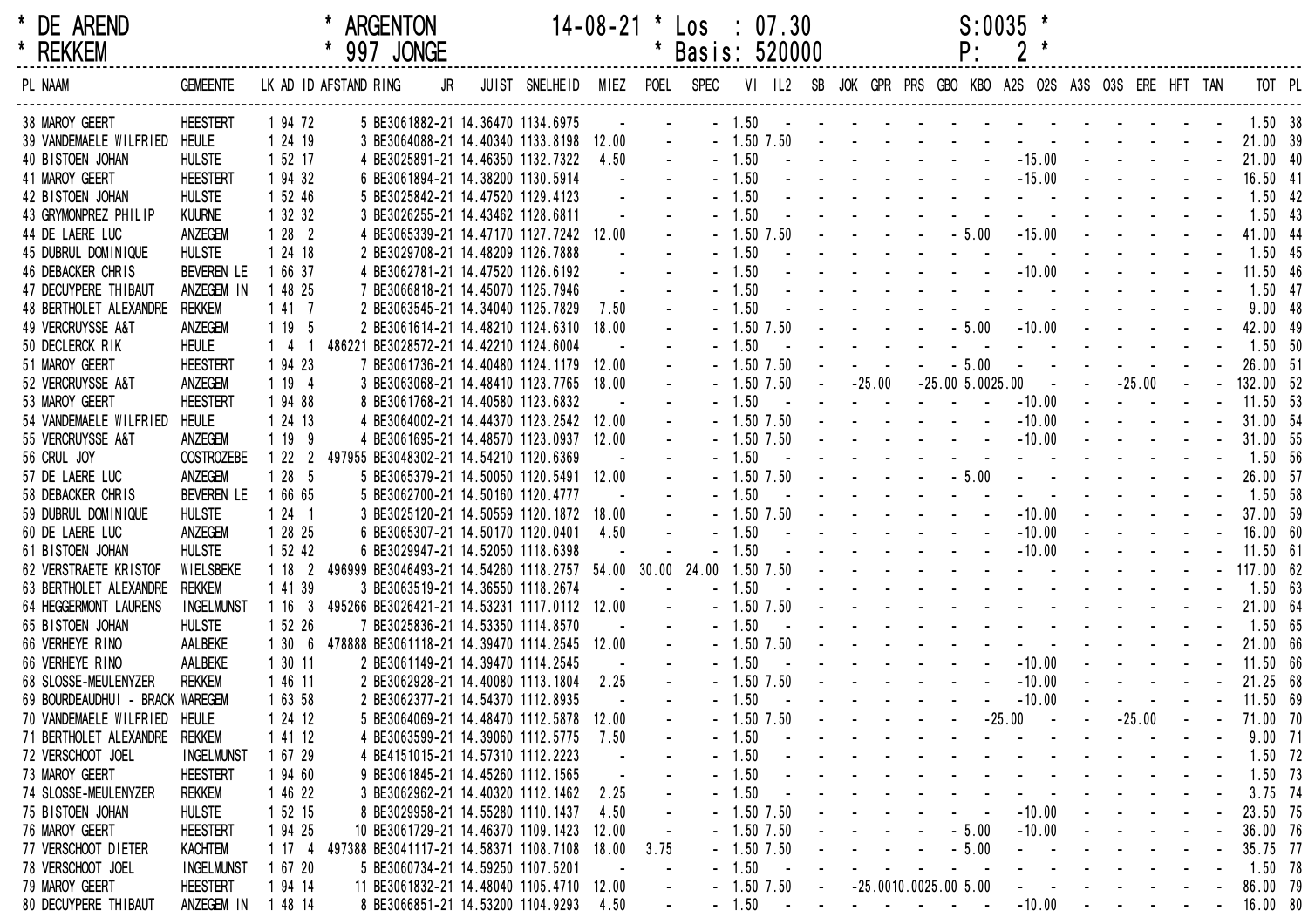| * DE AREND<br>* REKKEM                         |                                |                       | * ARGENTON                                                                                        |                                                                                            |       |                 | $14-08-21$ * $\text{Los}$ : 07.30<br>* Basis: 520000 |              |  |  |                                                                                                                                                                                                                                                                                        | P: | $S:0035$ * |                          |                   |                          |                        |        |
|------------------------------------------------|--------------------------------|-----------------------|---------------------------------------------------------------------------------------------------|--------------------------------------------------------------------------------------------|-------|-----------------|------------------------------------------------------|--------------|--|--|----------------------------------------------------------------------------------------------------------------------------------------------------------------------------------------------------------------------------------------------------------------------------------------|----|------------|--------------------------|-------------------|--------------------------|------------------------|--------|
| PL NAAM                                        | GEMEENTE LK AD ID AFSTAND RING |                       |                                                                                                   | JR JUIST SNELHEID MIEZ POEL SPEC VI IL2 SB JOK GPR PRS GBO KBO A2S O2S A3S O3S ERE HFT TAN |       |                 |                                                      |              |  |  |                                                                                                                                                                                                                                                                                        |    |            |                          |                   |                          |                        | TOT PL |
| 81 DECUYPERE THIBAUT                           | ANZEGEM IN 1 48 11             |                       | 9 BE3066840-21 14.53570 1103.3945 4.50                                                            |                                                                                            |       |                 |                                                      |              |  |  |                                                                                                                                                                                                                                                                                        |    |            |                          |                   |                          | $6.00$ 81              |        |
| 82 CRUL JOY                                    | <b>OOSTROZEBE</b>              | 1226                  | 2 BE3048308-21 15.01220 1103.2162                                                                 |                                                                                            |       |                 |                                                      |              |  |  | - - - 1.50 - - - - - - - - - 10.00 - - - - - 11.50 82<br>$-1.50$ . The set of the set of the set of the set of the set of the set of the set of the set of the set of the set of the set of the set of the set of the set of the set of the set of the set of the set of the set of th |    |            |                          |                   |                          |                        |        |
| 83 DECUYPERE THIBAUT<br>84 VANDEMAELE WILFRIED | ANZEGEM IN<br><b>HEULE</b>     | 1 48 29<br>1247       | 10 BE3066873-21 14.54110 1102.8149<br>6 BE3064042-21 14.52500 1102.4125 18.00 3.75 1.50 1.50 7.50 |                                                                                            |       |                 |                                                      |              |  |  |                                                                                                                                                                                                                                                                                        |    |            |                          |                   |                          | 1.50 83                |        |
| 85 BERTHOLET ALEXANDRE                         | <b>REKKEM</b>                  | 1412                  | 5 BE3063602-21 14.43130 1102.0052                                                                 |                                                                                            | 7.50  | <b>Contract</b> |                                                      | $-1.50$      |  |  | the second contract of the second contract of                                                                                                                                                                                                                                          |    |            |                          |                   |                          | 9.00 85                |        |
| 86 DECLERCQ DANIEL                             | <b>PITTEM</b>                  | 1165                  | 2 BE3022056-21 15.05050 1101.8400                                                                 |                                                                                            |       |                 |                                                      |              |  |  | $-1.50$ $        -10.00$ $       11.50$ 86                                                                                                                                                                                                                                             |    |            |                          |                   |                          |                        |        |
| 87 VERSCHOOT JOEL                              | <b>INGELMUNST</b>              | 1 67 49               | 6 BE3060690-21 15.02020 1101.1091                                                                 |                                                                                            |       |                 |                                                      |              |  |  | $-1.50$ . The contract of the contract of the contract of the contract of the contract of the contract of the contract of the contract of the contract of the contract of the contract of the contract of the contract of the                                                          |    |            |                          |                   |                          | 1.50 87                |        |
| 88 MAROY GEERT                                 | <b>HEESTERT</b>                | 1 94 85               | 12 BE3061799-21 14.50130 1100.0719                                                                |                                                                                            |       |                 |                                                      |              |  |  | $-1.50$ $       -10.00$ $      11.50$ 88                                                                                                                                                                                                                                               |    |            |                          |                   |                          |                        |        |
| 89 CRUL JOY                                    | <b>OOSTROZEBE</b>              | 1225                  | 3 BE3048306-21 15.02500 1099.6430                                                                 |                                                                                            |       |                 |                                                      |              |  |  |                                                                                                                                                                                                                                                                                        |    |            |                          |                   |                          | 26.50 89               |        |
| 90 VERCRUYSSE A&T                              | ANZEGEM                        | 1 19 15               | 5 BE3061683-21 14.58280 1099.2612                                                                 |                                                                                            |       |                 |                                                      | $-1.50$      |  |  | the contract of the contract of the contract of the contract of the contract of the contract of the contract of                                                                                                                                                                        |    |            |                          |                   |                          | $1.50$ 90              |        |
| 91 BISTOEN JOHAN                               | <b>HULSTE</b>                  | 1 52 19               | 9 BE3029973-21 14.59550 1099.1635                                                                 |                                                                                            | 4.50  |                 |                                                      | $-1.50$      |  |  | the second contract of the second contract of the second second contract of the second second second second second second second second second second second second second second second second second second second second se                                                         |    |            |                          |                   |                          | 6.00 91                |        |
| 92 NEYRINCK - CALLENS                          | <b>GULLEGEM</b>                | 1 19 10               | 2 BE3060420-21 14.53250 1097.5862                                                                 |                                                                                            | 18.00 |                 |                                                      |              |  |  | $-1.50$ 7.50 $      -10.00$ $     -$ 37.00 92                                                                                                                                                                                                                                          |    |            |                          |                   |                          |                        |        |
| 93 MESSIAEN-VANHAUWAERT AVELGEM                |                                | 1274                  | 2 BE3062805-21 14.52129 1096.5209 12.00                                                           |                                                                                            |       | $\sim$          |                                                      |              |  |  | $-1.50$ 7.50 $  -25.00$ 5.00 $-10.00$ $    -$                                                                                                                                                                                                                                          |    |            |                          |                   |                          | 61.00 93               |        |
| 94 DECUYPERE THIBAUT                           | ANZEGEM IN                     | 1 48 39               | 11 BE3066855-21 14.56460 1096.4381                                                                |                                                                                            |       |                 |                                                      |              |  |  | the contract of the contract of the contract of                                                                                                                                                                                                                                        |    |            |                          |                   |                          |                        | -94    |
| 95 VANDEMAELE WILFRIED HEULE                   |                                | 1 24 17               | 7 BE3064124-21 14.55260 1095.9777 12.00                                                           |                                                                                            |       |                 |                                                      |              |  |  |                                                                                                                                                                                                                                                                                        |    |            |                          |                   |                          |                        |        |
| 96 MAROY GEERT                                 | <b>HEESTERT</b>                | 1 94 38               | 13 BE3061784-21 14.51580 1095.7161                                                                |                                                                                            |       |                 |                                                      | $-1.50$      |  |  | <u>.</u> 1.50 96                                                                                                                                                                                                                                                                       |    |            |                          |                   |                          |                        |        |
| 97 VANDEMAELE WILFRIED                         | <b>HEULE</b>                   | 1 24 20               | 8 BE3064010-21 14.55330 1095.6907                                                                 |                                                                                            | 7.50  |                 |                                                      |              |  |  | $-1.50$ 7.50 $     -20.0010.00$ $     -$ 46.50 97                                                                                                                                                                                                                                      |    |            |                          |                   |                          |                        |        |
| 98 DECUYPERE THIBAUT                           | ANZEGEM IN                     | 1 48 21               | 12 BE3066830-21 14.57100 1095.4573                                                                |                                                                                            |       |                 |                                                      | $-1.50$      |  |  | . 1.50 98                                                                                                                                                                                                                                                                              |    |            |                          |                   |                          |                        |        |
| 99 VERSCHOOT JOEL                              | <b>INGELMUNST</b>              | 1 67 46               | 7 BE2125309-21 15.04230 1095.4143                                                                 |                                                                                            |       |                 |                                                      | $-1.50$      |  |  | <u>.</u> 1.50 99                                                                                                                                                                                                                                                                       |    |            |                          |                   |                          |                        |        |
| 100 NEYRINCK - CALLENS                         | <b>GULLEGEM</b>                | 1 19 19               | 3 BE3060454-21 14.54560 1093.8448 18.00                                                           |                                                                                            |       |                 |                                                      |              |  |  |                                                                                                                                                                                                                                                                                        |    |            |                          |                   |                          |                        |        |
| 101 TEAM BEYENS                                | <b>VICHTE</b>                  | 1 13 7                | 489476 BE3062321-21 14.57450 1093.1904                                                            |                                                                                            | 18.00 |                 |                                                      |              |  |  |                                                                                                                                                                                                                                                                                        |    |            |                          |                   |                          |                        |        |
| 102 VERSTRAETE KRISTOF                         | WIELSBEKE                      | 1188                  | 2 BE3046433-21 15.04410 1093.0662 30.00                                                           |                                                                                            |       |                 |                                                      | $-1.50$      |  |  | - - - - - - - - - 10.00 - - - - - - 41.50 102                                                                                                                                                                                                                                          |    |            |                          |                   |                          |                        |        |
| 103 MAROY GEERT                                | <b>HEESTERT</b>                | 1 94 90               | 14 BE3061752-21 14.53060 1092.9136                                                                |                                                                                            |       |                 |                                                      | $-1.50$      |  |  | $         10.00$                                                                                                                                                                                                                                                                       |    |            |                          | $    -$ 11.50 103 |                          |                        |        |
| 104 DECUYPERE THIBAUT                          | ANZEGEM IN                     | $148$ 1               | 13 BE3066837-21 14.58130 1092.8911 30.00                                                          |                                                                                            |       |                 |                                                      | $-1.50$      |  |  |                                                                                                                                                                                                                                                                                        |    |            |                          |                   |                          | $-25.00$ $  96.50$ 104 |        |
| 105 DEBACKER CHRIS                             | <b>BEVEREN LE</b>              | 1 66 34               | 6 BE3062592-21 15.01380 1092.2777                                                                 |                                                                                            |       |                 |                                                      | $-1.50$      |  |  |                                                                                                                                                                                                                                                                                        |    |            |                          | $    -$ 11.50 105 |                          |                        |        |
| 106 GRYMONPREZ PHILIP                          | <b>KUURNE</b>                  | 1 32 29               | 4 BE3026237-21 14.58572 1090.5098                                                                 |                                                                                            |       |                 |                                                      | $-1.50$      |  |  | . 10.00 - - - - - 11.50 106                                                                                                                                                                                                                                                            |    |            |                          |                   |                          |                        |        |
| 107 GRYMONPREZ PHILIP                          | <b>KUURNE</b>                  | 1 32 12               | 5 BE3026214-21 14.58592 1090.4288                                                                 |                                                                                            |       |                 |                                                      | $-1.50$      |  |  | <u>.</u> 1.50 107                                                                                                                                                                                                                                                                      |    |            |                          |                   |                          |                        |        |
| 108 VANGHELUWE EDDY                            | <b>HARELBEKE</b>               | $1 \quad 7 \quad 3$   | 2 BE3061561-21 14.58009 1089.4546 12.00                                                           |                                                                                            |       |                 |                                                      | $-1.50$      |  |  | <u>- - - - - - - - - - - - - - - 13.50 108</u>                                                                                                                                                                                                                                         |    |            |                          |                   |                          |                        |        |
| 109 MAROY GEERT                                | <b>HEESTERT</b>                | 1 94 78               | 15 BE3061728-21 14.54540 1088.4918                                                                |                                                                                            |       |                 |                                                      |              |  |  |                                                                                                                                                                                                                                                                                        |    |            |                          |                   |                          |                        |        |
| 110 DECUYPERE THIBAUT                          | ANZEGEM IN                     | 1 48 9                | 14 BE3066819-21 15.00130 1088.0361                                                                |                                                                                            | 4.50  |                 |                                                      |              |  |  |                                                                                                                                                                                                                                                                                        |    |            |                          |                   |                          |                        |        |
| 111 MAROY GEERT                                | <b>HEESTERT</b>                | 1 94 54               | 16 BE3061767-21 14.55090 1087.8805                                                                |                                                                                            |       |                 |                                                      | $-1.50$      |  |  | - - - - - - - - 10.00 - - - - - 11.50 111                                                                                                                                                                                                                                              |    |            |                          |                   |                          |                        |        |
| 112 SLOSSE-MEULENYZER                          | <b>REKKEM</b>                  | 1468                  | 4 BE3062916-21 14.50180 1087.4767 2.25                                                            |                                                                                            |       |                 |                                                      | $-1.50$ 7.50 |  |  | $       10.00$                                                                                                                                                                                                                                                                         |    |            |                          |                   |                          | 21.25 112              |        |
| 113 MAROY GEERT                                | <b>HEESTERT</b>                | 1 94 55               | 17 BE3061831-21 14.55290 1087.0665                                                                |                                                                                            |       |                 |                                                      | $-1.50$      |  |  |                                                                                                                                                                                                                                                                                        |    |            |                          |                   |                          | 1.50 113               |        |
| 114 MALFAIT IVAN                               | <b>BEVEREN LE</b>              | $6\phantom{.0}$<br>-1 | 491442 BE3101914-21 15.02140 1086.7001                                                            |                                                                                            | 2.25  |                 |                                                      | $-1.50$      |  |  |                                                                                                                                                                                                                                                                                        |    |            |                          |                   |                          | 3.75 114               |        |
| 115 VERSCHOOT JOEL                             | <b>INGELMUNST</b>              | 1 67 66               | 8 BE3060652-21 15.08080 1086.4479                                                                 |                                                                                            |       |                 |                                                      | $-1.50$      |  |  |                                                                                                                                                                                                                                                                                        |    |            |                          |                   |                          | 1.50 115               |        |
| 116 VERSCHOOT JOEL                             | <b>INGELMUNST</b>              | 1 67 48               | 9 BE3060741-21 15.08190 1086.0133                                                                 |                                                                                            |       |                 |                                                      | $-1.50$      |  |  |                                                                                                                                                                                                                                                                                        |    |            |                          |                   |                          | 1.50 116               |        |
| 117 VERHEYE RINO                               | AALBEKE                        | 1308                  | 3 BE3061112-21 14.51460 1084.0293                                                                 |                                                                                            | 12.00 |                 |                                                      | $-1.50$ 7.50 |  |  |                                                                                                                                                                                                                                                                                        |    |            |                          |                   |                          | 21.00 117              |        |
| 118 BERTHOLET ALEXANDRE                        | Rekkem                         | 1 41 22               | 6 BE3063508-21 14.50280 1083.8664                                                                 |                                                                                            | 2.25  |                 |                                                      | $-1.50$      |  |  |                                                                                                                                                                                                                                                                                        |    |            |                          |                   |                          | 3.75 118               |        |
| 119 DECLERCQ DANIEL                            | <b>PITTEM</b>                  | 1 16 13               | 3 BE3022046-21 15.12530 1083.2730                                                                 |                                                                                            |       |                 |                                                      | $-1.50$      |  |  |                                                                                                                                                                                                                                                                                        |    |            |                          |                   |                          | 1.50 119               |        |
| 120 MAROY GEERT                                | <b>HEESTERT</b>                | 1 94 44               | 18 BE3061893-21 14.57140 1082.8128                                                                |                                                                                            |       |                 |                                                      | $-1.50$      |  |  |                                                                                                                                                                                                                                                                                        |    | $-10.00$   |                          |                   |                          | 11.50 120              |        |
| 121 MAROY GEERT                                | <b>HEESTERT</b>                | 1 94 68               | 19 BE3061825-21 14.57330 1082.0467                                                                |                                                                                            |       |                 |                                                      | $-1.50$      |  |  |                                                                                                                                                                                                                                                                                        |    |            |                          |                   |                          | 1.50 121               |        |
| 122 VERSTRAETE KRISTOF                         | WIELSBEKE                      | 1 18 13               | 3 BE3046446-21 15.09260 1081.7652                                                                 |                                                                                            |       |                 |                                                      | $-1.50$      |  |  |                                                                                                                                                                                                                                                                                        |    |            |                          |                   |                          | 1.50 122               |        |
| 123 DE LAERE LUC                               | ANZEGEM                        | 1 28 22               | 7 BE3065404-21 15.06000 1081.4364                                                                 |                                                                                            | 4.50  |                 |                                                      | $-1.50$      |  |  |                                                                                                                                                                                                                                                                                        |    |            | <b>Contract Contract</b> | $\sim 100$        | <b>Contract Contract</b> | 6.00 123               |        |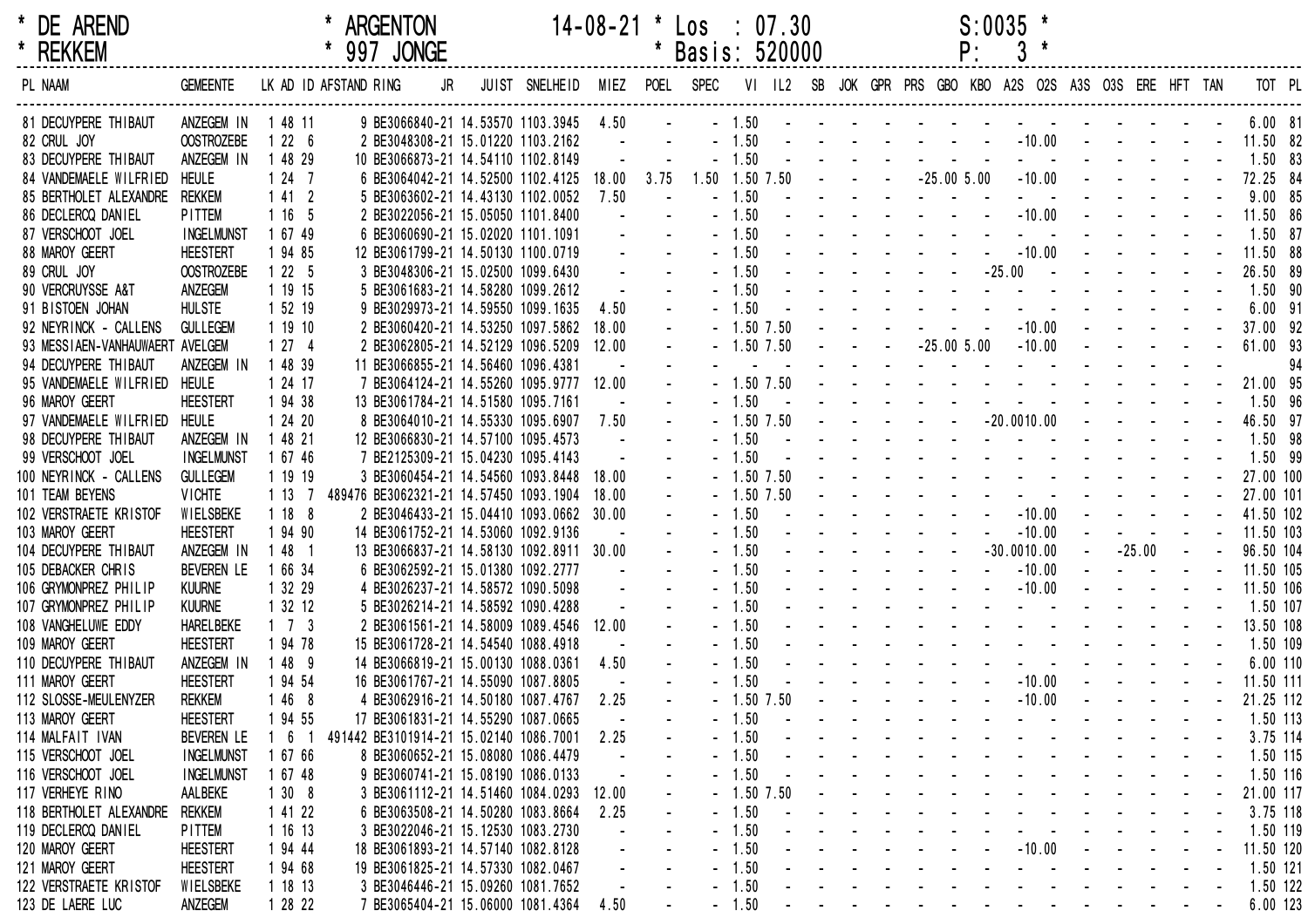| * DE AREND<br>* REKKEM                                     |                                   |                     |                       | <b>ARGENTON</b><br>* 997 JONGE                                              |                               | $14-08-21$ * $\text{Los}$ : 07.30 |       | * Basis: 520000      |                           |              |                                   |         | $S:0035$ *                                                                                                                                                                                                                     |                   |          |               |     |
|------------------------------------------------------------|-----------------------------------|---------------------|-----------------------|-----------------------------------------------------------------------------|-------------------------------|-----------------------------------|-------|----------------------|---------------------------|--------------|-----------------------------------|---------|--------------------------------------------------------------------------------------------------------------------------------------------------------------------------------------------------------------------------------|-------------------|----------|---------------|-----|
| PL NAAM                                                    | <b>GEMEENTE</b>                   |                     | LK AD ID AFSTAND RING | JR                                                                          | JUIST SNELHEID MIEZ POEL SPEC |                                   |       |                      |                           |              |                                   |         | VI IL2 SB JOK GPR PRS GBO KBO A2S O2S A3S O3S ERE HFT TAN                                                                                                                                                                      |                   |          |               |     |
| 124 GOEGEBEUR JOHN                                         | KORTR I JK                        | 1 17 13             |                       | 2 BE3063103-21 14.58460 1081.1387                                           |                               |                                   |       |                      | $-1.50$                   |              |                                   |         | - - - - - - - - 10.00 - - - - - - 11.50 124                                                                                                                                                                                    |                   |          |               |     |
| 125 DEBACKER CHRIS                                         | BEVEREN LE                        | 1 66 41             |                       | 7 BE3062722-21 15.07020 1079.3720                                           |                               |                                   |       |                      | $-1.50$                   |              |                                   |         | the contract of the contract of the con-                                                                                                                                                                                       |                   |          | 1.50 125      |     |
| 126 MAROY GEERT                                            | <b>HEESTERT</b>                   | 1 94 53             |                       | 20 BE3061775-21 14.58560 1078.7125                                          |                               |                                   |       |                      | $-1.50$                   |              |                                   |         | - - - - - - - - - - 10.00 - - - - - - 11.50 126                                                                                                                                                                                |                   |          |               |     |
| 127 MAROY GEERT                                            | <b>HEESTERT</b>                   | 1 94 46             |                       | 21 BE3061859-21 14.59070 1078.2722                                          |                               |                                   |       |                      | $-1.50$                   |              |                                   |         | the contract of the contract of the contract of the                                                                                                                                                                            |                   |          | 1.50 127      |     |
| 128 MESTDAGH EMILE                                         | WEVELGEM                          | 1 12 11             |                       | 483435 BE3024921-21 14.58230 1078.1734                                      |                               |                                   |       |                      | $-1.50$                   |              |                                   |         | the second contract of the second contract of the second second contract of the second second second second second second second second second second second second second second second second second second second second se |                   |          | 1.50 128      |     |
| 129 MAROY GEERT                                            | <b>HEESTERT</b>                   | 1 94 10             |                       | 22 BE3061835-21 14.59100 1078.1521                                          |                               | 18.00                             |       |                      | $-1.50$ 7.50              |              | $-25.0010.0025.005.00$            |         | $-10.00$ $   -$                                                                                                                                                                                                                |                   |          | $-102.00$ 129 |     |
| 130 DEBACKER CHRIS                                         | BEVEREN LE                        | 1 66 7              |                       | 8 BE4082669-21 15.07430 1077.7606                                           |                               | 12.00                             |       |                      | $-1.50$ 7.50              |              | and the state of the state of the |         | $-10.00$                                                                                                                                                                                                                       |                   |          | 31.00 130     |     |
| 131 BOURDEAUDHUI - BRACK WAREGEM                           |                                   | 1 63 53             |                       | 3 BE3062393-21 15.09100 1077.6283                                           |                               |                                   |       |                      | $-1.50$                   |              |                                   |         | the second contract of the second contract of the                                                                                                                                                                              |                   |          | 1.50 131      |     |
| 132 MAROY GEERT                                            | <b>HEESTERT</b>                   | 1 94 73             |                       | 23 BE3061780-21 15.00070 1075.8766                                          |                               |                                   |       |                      | $-1.50$                   |              |                                   |         | and the second contract of the second contract of the second contract of the second contract of the second contract of the second contract of the second contract of the second contract of the second contract of the second  |                   |          | 1.50 132      |     |
| 133 VERSCHOOT JOEL                                         | <b>INGELMUNST</b>                 | 1 67 60             |                       | 10 BE4151010-21 15.13050 1074.8346                                          |                               |                                   |       |                      | $-1.50$                   |              |                                   |         | the second contract of the second contract of the second contract of the second contract of the second contract of the second contract of the second contract of the second contract of the second contract of the second cont |                   |          | 1.50 133      |     |
| 134 VERSCHOOT JOEL                                         | <b>INGELMUNST</b>                 | 1 67 18             |                       | 11 BE3060704-21 15.13210 1074.2160                                          |                               |                                   |       |                      | $-1.50$                   |              |                                   |         |                                                                                                                                                                                                                                |                   |          | 1.50 134      |     |
| 135 VANDEMAELE WILFRIED                                    | <b>HEULE</b>                      | 1244                |                       | 9 BE3064070-21 15.04560 1073.0913                                           |                               | 18.00                             | 3.75  | 1.50 1.50 7.50       |                           |              |                                   |         |                                                                                                                                                                                                                                |                   |          | 62.25 135     |     |
| 136 VERHEYE RINO                                           | AALBEKE                           | 1 30 23             |                       | 4 BE3061184-21 14.56240 1072.7778                                           |                               |                                   |       |                      |                           |              |                                   |         |                                                                                                                                                                                                                                |                   |          |               | 136 |
| 137 MAROY GEERT                                            | <b>HEESTERT</b>                   | 1 94 31             |                       | 24 BE3061749-21 15.01400 1072.1845                                          |                               |                                   |       |                      | $-1.50$                   |              |                                   |         |                                                                                                                                                                                                                                |                   |          | 11.50 137     |     |
| 138 CRUL JOY                                               | <b>OOSTROZEBE</b>                 | 1221                |                       | 4 BE3048321-21 15.14400 1071.6392                                           |                               |                                   |       |                      | $-1.50$                   |              |                                   |         |                                                                                                                                                                                                                                |                   |          | 36.50 138     |     |
| 139 DERYCKE-LODISO                                         | AALBEKE                           | 1226                |                       | 478621 BE3014805-21 14.56380 1071.6195                                      |                               |                                   |       |                      | $-1.50$                   |              |                                   |         | and a series of the contract of the series of                                                                                                                                                                                  |                   |          | 1.50 139      |     |
| 140 DE LAERE LUC                                           | ANZEGEM                           | 1 28 16             |                       | 8 BE3065382-21 15.10210 1071.2176                                           |                               | 4.50                              |       |                      | $-1.50$ 7.50              |              |                                   |         |                                                                                                                                                                                                                                |                   |          |               |     |
| 141 SLOSSE-MEULENYZER                                      | <b>REKKEM</b>                     | 1 46 18             |                       | 5 BE3062924-21 14.57060 1070.9372                                           |                               | 2.25                              |       |                      | $-1.50$                   |              |                                   |         | $     -15.00$ $  -25.00$                                                                                                                                                                                                       |                   |          | 3.75 141      |     |
| 142 DUBRUL DOMINIQUE                                       | <b>HULSTE</b>                     | 1242                |                       | 4 BE3025117-21 15.11189 1070.6914                                           |                               | 18.00                             |       |                      | $-1.50$ 7.50              |              |                                   |         |                                                                                                                                                                                                                                |                   | $-00.00$ | 167.00 142    |     |
| 143 SLOSSE-MEULENYZER                                      | <b>REKKEM</b>                     | 1462                |                       | 6 BE3062946-21 14.57320 1069.9002                                           |                               | 12.00                             |       |                      | $-1.50$ 7.50              |              |                                   | $-5.00$ | $-10.00$                                                                                                                                                                                                                       |                   |          | 31.00 143     |     |
| 144 MAROY GEERT                                            | <b>HEESTERT</b>                   | 1 94 18             |                       | 25 BE3061720-21 15.02400 1069.8159                                          |                               | 12.00<br>18.00                    |       |                      | $-1.50$ 7.50              |              |                                   |         | - - - - - - - 27.00 145                                                                                                                                                                                                        |                   |          | 26.00 144     |     |
| 145 BUYCK MARC                                             | <b>LENDELEDE</b><br><b>REKKEM</b> | $1 \quad 4 \quad 2$ |                       | 491568 BE3056405-21 15.09310 1069.7501                                      |                               |                                   |       |                      | $-1.50$ $7.50$<br>$-1.50$ |              |                                   |         |                                                                                                                                                                                                                                |                   |          |               |     |
| 146 SLOSSE-MEULENYZER                                      |                                   | 1 46 31             |                       | 7 BE3062898-21 14.57540 1069.0243                                           |                               |                                   |       |                      | $-1.50$                   |              |                                   |         | - - - - - - - - 10.00 - - - - - - 11.50 147                                                                                                                                                                                    |                   |          | 1.50 146      |     |
| 147 BOURDEAUDHUI - BRACK WAREGEM<br>148 LEFEVRE CHRISTIAAN |                                   | 1 63 32             |                       | 4 BE3062429-21 15.13060 1068.4755                                           |                               |                                   |       |                      | $-1.50$                   |              |                                   |         | and a straight and a straight and                                                                                                                                                                                              |                   |          |               |     |
| 149 VERCRUYSSE A&T                                         | <b>VICHTE</b><br>ANZEGEM          | 1 22 16<br>1 19 19  |                       | 489476 BE3060460-21 15.08150 1068.1418<br>6 BE3061648-21 15.12100 1066.6758 |                               |                                   |       |                      | $-1.50$                   |              |                                   |         | $-10.00$                                                                                                                                                                                                                       | $    -$ 11.50 149 |          | 1.50 148      |     |
| 150 BISTOEN JOHAN                                          | <b>HULSTE</b>                     | 1 52 29             |                       | 10 BE3025854-21 15.13390 1066.6063                                          |                               |                                   |       |                      | $-1.50$                   |              |                                   |         | $-10.00$                                                                                                                                                                                                                       |                   |          | 11.50 150     |     |
| 151 MAROY GEERT                                            | <b>HEESTERT</b>                   | 1 94 58             |                       | 26 BE3061701-21 15.04520 1064.6417                                          |                               |                                   |       |                      | $-1.50$                   |              |                                   |         | $-10.00$                                                                                                                                                                                                                       |                   |          | 11.50 151     |     |
| 152 VERSCHOOT JOEL                                         | <b>INGELMUNST</b>                 | 1 67 27             |                       | 12 BE4151021-21 15.17390 1064.3387                                          |                               |                                   |       |                      | $-1.50$                   |              |                                   |         | and the state of the state of the state of the                                                                                                                                                                                 |                   |          | 1.50 152      |     |
| 153 DELBAERE ROGER                                         | <b>LENDELEDE</b>                  | $142$               |                       | 492826 BE3057009-21 15.13040 1064.2658                                      |                               | 30.00                             |       |                      | $-1.50$ 7.50              |              |                                   |         | and the second contract of the second contract of the second contract of the second contract of the second contract of the second contract of the second contract of the second contract of the second contract of the second  |                   |          | 39.00 153     |     |
| 154 CLUYSE JULIEN                                          | <b>INGELMUNST</b>                 | 1128                |                       | 2 BE3055624-21 15.15330 1063.6194                                           |                               |                                   |       |                      | $-1.50$                   |              |                                   |         | <u>.</u> 1.50 154                                                                                                                                                                                                              |                   |          |               |     |
| 155 BOURDEAUDHUI - BRACK WAREGEM                           |                                   | 1632                |                       | 5 BE3062361-21 15.15150 1063.5379                                           |                               | 12.00                             |       |                      | $-1.50$ 7.50              |              |                                   |         | $-25.005.00$ - - - - - - -                                                                                                                                                                                                     |                   |          | 51.00 155     |     |
| 156 DE CALUWE SAMMY                                        | <b>KUURNE</b>                     | -9                  |                       | 488810 BE3063820-21 15.09590 1062.6689                                      |                               |                                   |       |                      |                           |              |                                   |         |                                                                                                                                                                                                                                |                   |          |               | 156 |
| 157 GOEGEBEUR JOHN                                         | KORTRIJK                          | 1 17 7              |                       | 3 BE3062472-21 15.06360 1062.5909                                           |                               | 7.50                              |       |                      | $-1.50$                   |              |                                   |         |                                                                                                                                                                                                                                |                   |          | 9.00 157      |     |
| 158 NOPPE GILBERT & FILI WEVELGEM                          |                                   | $\overline{4}$<br>4 |                       | 483008 BE3027404-21 15.04430 1062.2175                                      |                               | 0.75                              |       |                      | $-1.50$                   |              |                                   |         |                                                                                                                                                                                                                                |                   |          | 2.25 158      |     |
| 159 VERSCHOOT DIETER                                       | <b>KACHTEM</b>                    | 1178                |                       | 2 BE3041104-21 15.18461 1061.0529                                           |                               | 12.00                             |       |                      | $-1.50$                   |              |                                   | $-5.00$ | $-10.00$                                                                                                                                                                                                                       |                   |          | 28.50 159     |     |
| 160 VERHEYE RINO                                           | AALBEKE                           | 1302                |                       | 5 BE3061162-21 15.02050 1059.2914                                           |                               | 18.00                             |       |                      |                           | $-1.5075.00$ | $-25.0010.0025.005.00$            |         | $-10.00$                                                                                                                                                                                                                       |                   |          | 177.00 160    |     |
| 161 VANDEN ABEELE BJORN                                    | <b>IZEGEM</b>                     | 14                  |                       | 494370 BE3013292-21 15.17439 1056.9522 150.00                               |                               |                                   | 30.00 | 24.00 1.50 7.5075.00 |                           |              | $-25.0010.0025.004.00$            |         |                                                                                                                                                                                                                                |                   |          | 352.00 161    |     |
| 162 VERSCHOOT JOEL                                         | <b>INGELMUNST</b>                 | 1 67 40             |                       | 13 BE3060674-21 15.21120 1056.3200                                          |                               |                                   |       |                      | $-1.50$                   | $\sim$ $-$   |                                   |         |                                                                                                                                                                                                                                |                   |          | 1.50 162      |     |
| 163 GOEGEBEUR JOHN                                         | KORTRIJK                          | 1175                |                       | 4 BE3062465-21 15.09380 1055.5784                                           |                               | 12.00                             |       |                      | $-1.50$ 7.50              |              |                                   |         | $-15.0010.00$                                                                                                                                                                                                                  | $-25.00$          |          | 71.00 163     |     |
| 164 VANDEMAELE WILFRIED                                    | <b>HEULE</b>                      | 1 24 16             |                       | 10 BE3064115-21 15.12370 1055.2689                                          |                               | 12.00                             |       |                      | $-1.50$ 7.50              |              |                                   |         | $-10.00$                                                                                                                                                                                                                       |                   |          | 31.00 164     |     |
| 165 SLOSSE-MEULENYZER                                      | <b>REKKEM</b>                     | 1 46 24             |                       | 8 BE3062887-21 15.04080 1054.3511                                           |                               | 2.25                              |       |                      | $-1.50$                   | $\sim$ $-$   |                                   |         | $-10.00$                                                                                                                                                                                                                       |                   |          | 13.75 165     |     |
| 166 DECLERCK RIK                                           | <b>HEULE</b>                      | $142$               |                       | 2 BE3028589-21 15.11150 1054.1377                                           |                               |                                   |       |                      | $-1.50$                   |              |                                   |         | <b>Service</b>                                                                                                                                                                                                                 |                   |          | 1.50 166      |     |
|                                                            |                                   |                     |                       |                                                                             |                               |                                   |       |                      |                           |              |                                   |         |                                                                                                                                                                                                                                |                   |          |               |     |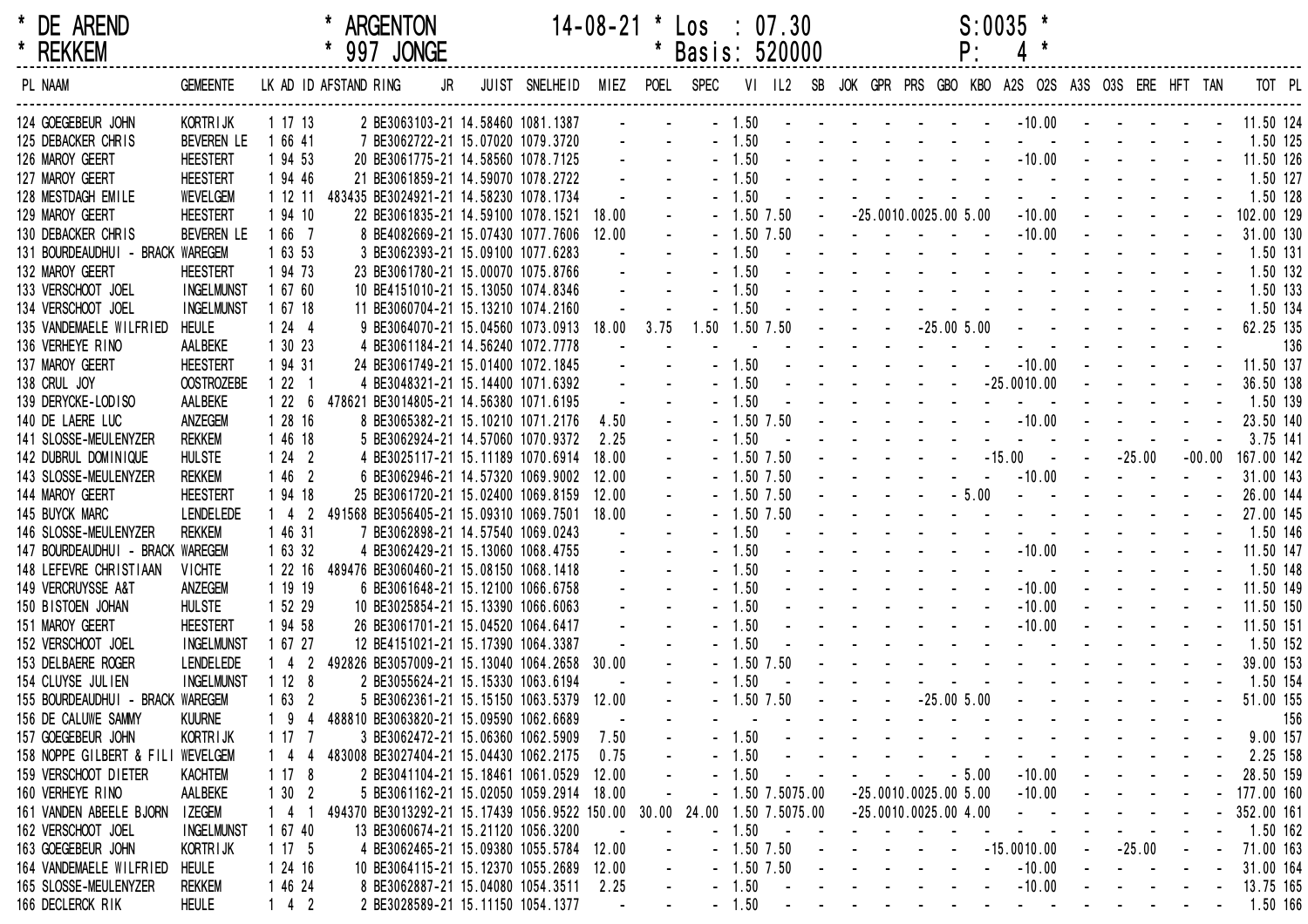| * DE AREND                       |                   |         |                       | <b>ARGENTON</b> |    |                                          | $14 - 08 - 21$ |                      | $\textsf{Los} \div 07.30$ |         |                |  |                                        |    | $S:0035$ *                                                                                                                                                                                                                     |                                                                                                                       |          |  |                       |        |
|----------------------------------|-------------------|---------|-----------------------|-----------------|----|------------------------------------------|----------------|----------------------|---------------------------|---------|----------------|--|----------------------------------------|----|--------------------------------------------------------------------------------------------------------------------------------------------------------------------------------------------------------------------------------|-----------------------------------------------------------------------------------------------------------------------|----------|--|-----------------------|--------|
| * REKKEM                         |                   |         |                       | 997 JONGE       |    |                                          |                |                      | Basis: 520000             |         |                |  |                                        | P: |                                                                                                                                                                                                                                |                                                                                                                       |          |  |                       |        |
| PL NAAM                          | <b>GEMEENTE</b>   |         | LK AD ID AFSTAND RING |                 | JR | JUIST SNELHEID                           |                |                      | MIEZ POEL SPEC            |         |                |  |                                        |    | VI IL2 SB JOK GPR PRS GBO KBO A2S O2S A3S O3S ERE HFT TAN                                                                                                                                                                      |                                                                                                                       |          |  |                       | TOT PL |
| 167 GOEGEBEUR JOHN               | KORTRIJK          | 1 17 12 |                       |                 |    | 5 BE3060142-21 15.10240 1053.8206        |                | $\Delta \phi = 0.01$ |                           |         |                |  |                                        |    | $-1.50$ . The contract of the contract of the contract of the contract of the contract of the contract of the contract of the contract of the contract of the contract of the contract of the contract of the contract of the  |                                                                                                                       |          |  | 1.50 167              |        |
| 168 MESTDAGH EMILE               | <b>WEVELGEM</b>   | 1125    |                       |                 |    | 2 BE3024904-21 15.08450 1053.8093        |                |                      |                           | $-1.50$ |                |  |                                        |    |                                                                                                                                                                                                                                |                                                                                                                       |          |  | 1.50 168              |        |
| 169 VERSCHOOT JOEL               | <b>INGELMUNST</b> | 1677    |                       |                 |    | 14 BE3060619-21 15.23010 1052.2631 12.00 |                | 1.25                 |                           |         | $-1.50$ $7.50$ |  | $-25.00$                               |    |                                                                                                                                                                                                                                | $-10.00$ - - - - -                                                                                                    |          |  | 57.25 169             |        |
| 170 VANDEMAELE WILFRIED          | <b>HEULE</b>      | 1246    |                       |                 |    | 11 BE3064019-21 15.14090 1051.7828       | 18.00          | 3.75                 | 1.50 1.50 7.50            |         |                |  | $-25.00$                               |    |                                                                                                                                                                                                                                |                                                                                                                       |          |  | 57.25 170             |        |
| 171 DUBRUL DOMINIQUE             | <b>HULSTE</b>     | 1 24 13 |                       |                 |    | 5 BE3025169-21 15.19459 1051.4321        |                |                      |                           | $-1.50$ |                |  |                                        |    | $-10.00$                                                                                                                                                                                                                       |                                                                                                                       |          |  | 11.50 171             |        |
| 172 GRYMONPREZ PHILIP            | <b>KUURNE</b>     | 1 32 24 |                       |                 |    | 6 BE3026267-21 15.15402 1051.3626        |                |                      |                           | $-1.50$ |                |  |                                        |    | $-10.00$                                                                                                                                                                                                                       |                                                                                                                       |          |  | 11.50 172             |        |
| 173 LEFEVRE CHRISTIAAN           | <b>VICHTE</b>     | $1228$  |                       |                 |    | 2 BE3063148-21 15.15440 1050.9791        | 4.50           |                      |                           |         | $-1.50$ 7.50   |  |                                        |    |                                                                                                                                                                                                                                |                                                                                                                       |          |  | 13.50 173             |        |
| 174 LEFEVRE CHRISTIAAN           | <b>VICHTE</b>     | 1 22 12 |                       |                 |    | 3 BE3063142-21 15.15470 1050.8663        | 4.50           |                      |                           |         | $-1.50$ $7.50$ |  |                                        |    | and the service and the service of                                                                                                                                                                                             |                                                                                                                       |          |  | 13.50 174             |        |
| 175 MAROY GEERT                  | <b>HEESTERT</b>   | 1 94 62 |                       |                 |    | 27 BE3061853-21 15.10520 1050.7811       |                |                      |                           | $-1.50$ |                |  |                                        |    |                                                                                                                                                                                                                                |                                                                                                                       |          |  | 1.50 175              |        |
| 176 BOURDEAUDHUI - BRACK WAREGEM |                   | 1 63 22 |                       |                 |    | 6 BE3062433-21 15.21210 1049.7741        |                |                      |                           | $-1.50$ |                |  |                                        |    | $-10.00$                                                                                                                                                                                                                       | $\mathbf{1}^{\prime}$ , $\mathbf{1}^{\prime}$ , $\mathbf{1}^{\prime}$ , $\mathbf{1}^{\prime}$ , $\mathbf{1}^{\prime}$ |          |  | 11.50 176             |        |
| 177 MAROY GEERT                  | <b>HEESTERT</b>   | 1 94 33 |                       |                 |    | 28 BE3061811-21 15.11210 1049.6803       |                |                      |                           | $-1.50$ |                |  |                                        |    | $-10.00$                                                                                                                                                                                                                       |                                                                                                                       |          |  | 11.50 177             |        |
| 178 DEBACKER CHRIS               | <b>BEVEREN LE</b> | 1 66 55 |                       |                 |    | 9 BE3062515-21 15.20000 1049.5936        |                |                      |                           | $-1.50$ |                |  |                                        |    | $-15.00 -$                                                                                                                                                                                                                     |                                                                                                                       |          |  | 16.50 178             |        |
| 179 DUBRUL DOMINIQUE             | <b>HULSTE</b>     | 1248    |                       |                 |    | 6 BE3025152-21 15.20489 1049.0872        | 4.50           |                      |                           | $-1.50$ |                |  |                                        |    |                                                                                                                                                                                                                                |                                                                                                                       |          |  | 6.00 179              |        |
| 180 GOEGEBEUR JOHN               | <b>KORTRIJK</b>   | 1 17 17 |                       |                 |    | 6 BE3060462-21 15.12310 1048.9979        |                |                      |                           | $-1.50$ |                |  |                                        |    | $ -10.00$ $   -$                                                                                                                                                                                                               |                                                                                                                       |          |  | 11.50 180             |        |
| 181 MAROY GEERT                  | <b>HEESTERT</b>   | 1 94 8  |                       |                 |    | 29 BE3061872-21 15.11430 1048.8467       | 18.00          |                      |                           |         | $-1.50$ 7.50   |  | $-25.0010.0025.00$                     |    |                                                                                                                                                                                                                                |                                                                                                                       |          |  | 87.00 181             |        |
| 182 VERSCHOOT DIETER             | <b>KACHTEM</b>    | 1177    |                       |                 |    | 3 BE3041107-21 15.24221 1048.5270        | 12.00          |                      |                           | $-1.50$ |                |  |                                        |    | $-15.00 -$                                                                                                                                                                                                                     |                                                                                                                       |          |  | 28.50 182             |        |
| 183 MAROY GEERT                  | <b>HEESTERT</b>   | 1 94 2  |                       |                 |    | 30 BE3061897-21 15.12070 1047.9388       |                | 30.00 30.00          |                           |         |                |  | 22.75* 1.50 7.5075.00 -25.0010.0025.00 |    | $- 10.00$                                                                                                                                                                                                                      | $\omega_{\rm{eff}}=0.01$ and $\omega_{\rm{eff}}=0.01$                                                                 |          |  | 236.75 183            |        |
| 184 SLOSSE-MEULENYZER            | <b>REKKEM</b>     | 1 46 21 |                       |                 |    | 9 BE3062965-21 15.07350 1046.4017        | 2.25           |                      |                           | $-1.50$ |                |  |                                        |    | $-10.00$ $    -$                                                                                                                                                                                                               |                                                                                                                       |          |  | 13.75 184             |        |
| 185 BISTOEN JOHAN                | <b>HULSTE</b>     | 1 52 33 |                       |                 |    | 11 BE3025832-21 15.22480 1045.9645       |                |                      |                           | $-1.50$ |                |  |                                        |    |                                                                                                                                                                                                                                |                                                                                                                       |          |  | 1.50 185              |        |
| 186 DE LAERE LUC                 | ANZEGEM           | 128     | - 6                   |                 |    | 9 BE3065441-21 15.21290 1045.9224 12.00  |                |                      |                           |         | $-1.50$ 7.50   |  |                                        |    | $-10.00$                                                                                                                                                                                                                       |                                                                                                                       |          |  | 31.00 186             |        |
| 187 DE CALUWE SAMMY              | <b>KUURNE</b>     | 19      | $\overline{7}$        |                 |    | 2 BE3063838-21 15.17520 1044.7635        |                |                      |                           |         |                |  |                                        |    | the contract of the contract of the contract of the                                                                                                                                                                            |                                                                                                                       |          |  |                       | 187    |
| 188 DE CALUWE SAMMY              | <b>KUURNE</b>     | 19      | -5                    |                 |    | 3 BE3063826-21 15.17570 1044.5774        |                |                      |                           |         |                |  |                                        |    | and the state of the state of the state of the                                                                                                                                                                                 |                                                                                                                       |          |  |                       | 188    |
| 189 VERSCHOOT JOEL               | <b>INGELMUNST</b> | 1 67 59 |                       |                 |    | 15 BE3060628-21 15.26390 1044.2421       |                |                      |                           | $-1.50$ |                |  |                                        |    | and the second contract of the second contract of the second second contract of the second second second second second second second second second second second second second second second second second second second secon |                                                                                                                       |          |  | 1.50 189              |        |
| 190 BERTHOLET ALEXANDRE          | <b>REKKEM</b>     | 1418    |                       |                 |    | 7 BE3063568-21 15.07120 1044.1973        | 7.50           |                      |                           | $-1.50$ |                |  |                                        |    | and the second contract of the second second                                                                                                                                                                                   |                                                                                                                       |          |  | 9.00 190              |        |
| 191 BOURDEAUDHUI - BRACK WAREGEM |                   | 1 63 43 |                       |                 |    | 7 BE4018252-21 15.24160 1043.3181        |                |                      |                           | $-1.50$ |                |  |                                        |    | the second contract of the second contract of                                                                                                                                                                                  |                                                                                                                       |          |  | 1.50 191              |        |
| 192 MAROY GEERT                  | <b>HEESTERT</b>   | 1 94 28 |                       |                 |    | 31 BE3061916-21 15.14110 1043.2731       | 12.00          |                      |                           | $-1.50$ |                |  |                                        |    |                                                                                                                                                                                                                                |                                                                                                                       |          |  | 13.50 192             |        |
| 193 MAROY GEERT                  | <b>HEESTERT</b>   | 1 94 30 |                       |                 |    | 32 BE3061921-21 15.14180 1043.0110       | 12.00          |                      |                           | $-1.50$ |                |  |                                        |    | $-10.00$                                                                                                                                                                                                                       |                                                                                                                       |          |  | 23.50 193             |        |
| 194 SLOSSE-MEULENYZER            | <b>REKKEM</b>     | 1467    |                       |                 |    | 10 BE3062943-21 15.09150 1042.6042       | 2.25           | $\blacksquare$       |                           |         | $-1.50$ 7.50   |  |                                        |    | $-10.0010.00$                                                                                                                                                                                                                  |                                                                                                                       | $-25.00$ |  | 56.25 194             |        |
| 195 DECUYPERE THIBAUT            | ANZEGEM IN        | 1 48 45 |                       |                 |    | 15 BE3066866-21 15.21200 1039.2900       |                |                      |                           |         |                |  |                                        |    |                                                                                                                                                                                                                                |                                                                                                                       |          |  |                       | 195    |
| 196 BOURDEAUDHUI - BRACK WAREGEM |                   | 1 63 48 |                       |                 |    | 8 BE3062431-21 15.26170 1038.9005        |                |                      |                           | $-1.50$ |                |  |                                        |    | $-10.00$                                                                                                                                                                                                                       |                                                                                                                       |          |  | 11.50 196             |        |
| 197 BERTHOLET ALEXANDRE          | <b>REKKEM</b>     | 1 41 40 |                       |                 |    |                                          |                |                      |                           | $-1.50$ |                |  |                                        |    | and a series of the contract of the series of                                                                                                                                                                                  |                                                                                                                       |          |  | 1.50 197              |        |
|                                  |                   |         |                       |                 |    | 8 BE3063524-21 15.09490 1038.2551        |                |                      |                           | $-1.50$ |                |  |                                        |    | $-10.00$                                                                                                                                                                                                                       |                                                                                                                       |          |  |                       |        |
| 198 BISTOEN JOHAN                | <b>HULSTE</b>     | 1 52 21 |                       |                 |    | 12 BE3025819-21 15.26210 1038.1694       |                |                      |                           |         |                |  |                                        |    |                                                                                                                                                                                                                                |                                                                                                                       |          |  | 11.50 198             |        |
| 199 BISTOEN JOHAN                | <b>HULSTE</b>     | 1 52 48 |                       |                 |    | 13 BE3025850-21 15.26380 1037.5523       |                |                      |                           | 1.50    |                |  |                                        |    |                                                                                                                                                                                                                                |                                                                                                                       |          |  | 1.50 199              |        |
| 200 VERSTRAETE KRISTOF           | WIELSBEKE         | 1181    |                       |                 |    | 4 BE3046418-21 15.29170 1036.9628 150.00 |                | $27.50*$             | 21.50* 1.50 7.5075.00     |         |                |  | $-25.0010.0010.00$                     |    | $-10.0010.00$                                                                                                                                                                                                                  |                                                                                                                       | $-25.00$ |  | $-00.00$ $473.00$ 200 |        |
| 201 BERTHOLET ALEXANDRE REKKEM   |                   | 1414    |                       |                 |    | 9 BE3063531-21 15.10430 1036.2269        | 7.50           |                      |                           | $-1.50$ |                |  |                                        |    |                                                                                                                                                                                                                                |                                                                                                                       |          |  | 9.00 201              |        |
| 202 BOURDEAUDHUI - BRACK WAREGEM |                   | 1 63 57 |                       |                 |    | 9 BE3062445-21 15.27410 1035.8557        |                |                      |                           | $-1.50$ |                |  |                                        |    |                                                                                                                                                                                                                                |                                                                                                                       |          |  | 1.50 202              |        |
| 203 DE CALUWE SAMMY              | <b>KUURNE</b>     | 196     |                       |                 |    | 4 BE3063832-21 15.21550 1035.7973        |                |                      |                           |         |                |  |                                        |    |                                                                                                                                                                                                                                |                                                                                                                       |          |  |                       | 203    |
| 204 MESSIAEN-VANHAUWAERT AVELGEM |                   | 1 27 19 |                       |                 |    | 3 BE3062868-21 15.18409 1034.5999        |                |                      |                           | 1.50    |                |  |                                        |    |                                                                                                                                                                                                                                |                                                                                                                       |          |  | 1.50 204              |        |
| 205 DECUYPERE THIBAUT            | ANZEGEM IN        | 1 48 47 |                       |                 |    | 16 BE3066878-21 15.23350 1034.3523       |                |                      |                           |         |                |  |                                        |    |                                                                                                                                                                                                                                |                                                                                                                       |          |  |                       | 205    |
| 206 BOURDEAUDHUI - BRACK WAREGEM |                   | 1 63 14 |                       |                 |    | 10 BE3062330-21 15.28360 1033.8717       |                |                      |                           | 1.50    |                |  |                                        |    | $-10.00$                                                                                                                                                                                                                       |                                                                                                                       |          |  | 11.50 206             |        |
| 207 BISTOEN JOHAN                | <b>HULSTE</b>     | 1 52 11 |                       |                 |    | 14 BE3025841-21 15.29070 1032.1745       | 4.50           |                      |                           |         | $-1.50$ 7.50   |  |                                        |    | $-10.00$                                                                                                                                                                                                                       |                                                                                                                       |          |  | 23.50 207             |        |
| 208 BISTOEN JOHAN                | <b>HULSTE</b>     | 1 52 10 |                       |                 |    | 15 BE3025844-21 15.29140 1031.9232       | 12.00          |                      |                           |         | $-1.50$ 7.50   |  |                                        |    |                                                                                                                                                                                                                                |                                                                                                                       |          |  | 21.00 208             |        |
| 209 BISTOEN JOHAN                | <b>HULSTE</b>     | 1 52 50 |                       |                 |    | 16 BE3025825-21 15.29170 1031.8156       |                |                      |                           | $-1.50$ |                |  |                                        |    | $-10.00$                                                                                                                                                                                                                       |                                                                                                                       |          |  | 11.50 209             |        |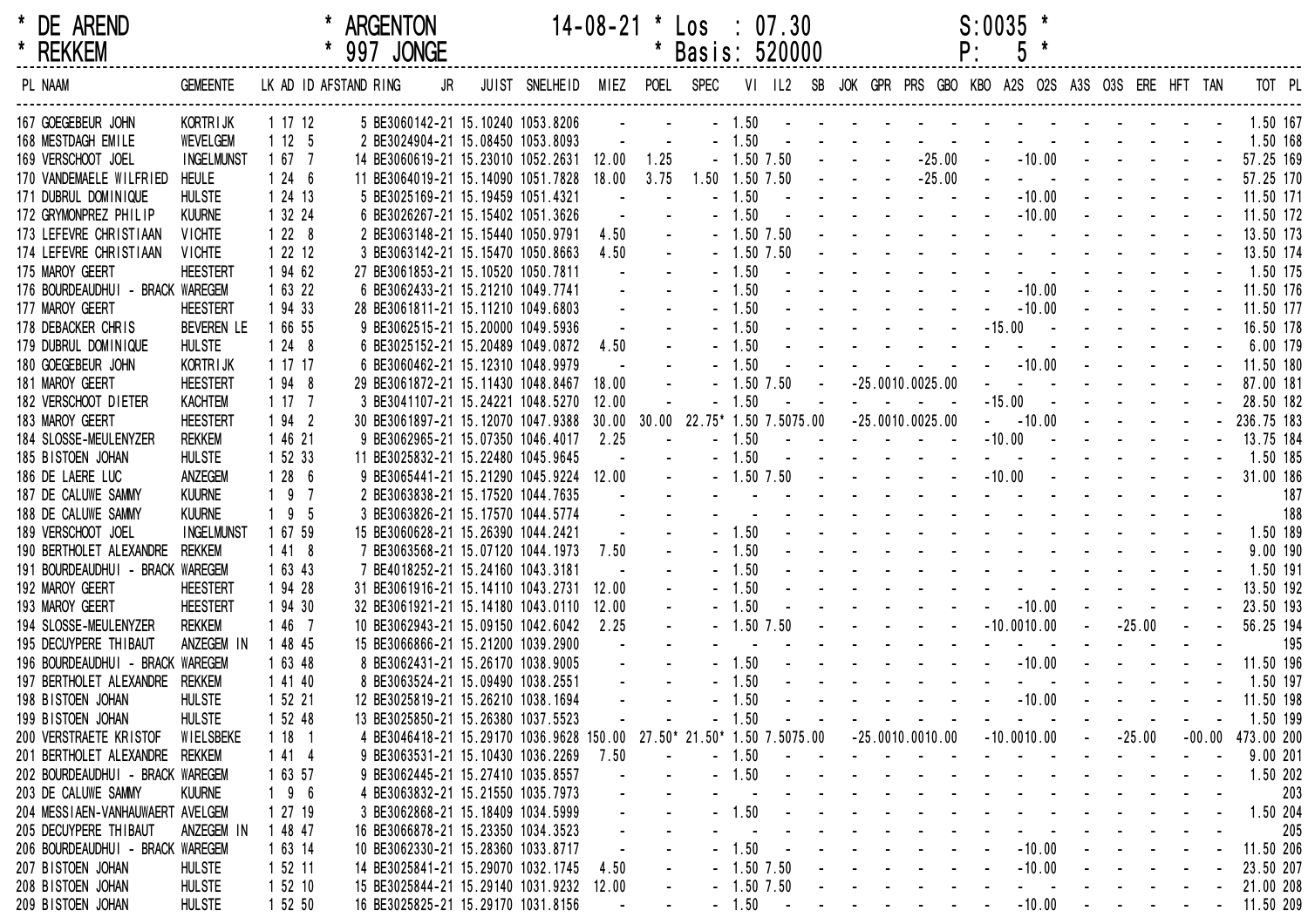|         | * DE AREND<br>* REKKEM           |                   |                       | * ARGENTON<br>* 997 JONGE                                                                                               |  |                                  |              |               | $14-08-21$ * $\text{Los}$ : 07.30<br>* Basis: 520000 |         |                                                                                                                                                                                                                               |  |                                            | $S:0035$ *<br>P: |               | $6*$                                      |                                                                                                                                                                                                                                |                                                                                           |            |                   |        |
|---------|----------------------------------|-------------------|-----------------------|-------------------------------------------------------------------------------------------------------------------------|--|----------------------------------|--------------|---------------|------------------------------------------------------|---------|-------------------------------------------------------------------------------------------------------------------------------------------------------------------------------------------------------------------------------|--|--------------------------------------------|------------------|---------------|-------------------------------------------|--------------------------------------------------------------------------------------------------------------------------------------------------------------------------------------------------------------------------------|-------------------------------------------------------------------------------------------|------------|-------------------|--------|
| PL NAAM |                                  | <b>GEMEENTE</b>   | LK AD ID AFSTAND RING |                                                                                                                         |  | JR JUIST SNELHEID MIEZ POEL SPEC |              |               |                                                      |         | VI IL2 SB JOK GPR PRS GBO KBO A2S O2S A3S O3S ERE HFT TAN                                                                                                                                                                     |  |                                            |                  |               |                                           |                                                                                                                                                                                                                                |                                                                                           |            |                   | TOT PL |
|         | 210 VERHEYE RINO                 | AALBEKE           | 1 30 22               | 6 BE3061170-21 15.14270 1031.0862                                                                                       |  |                                  |              |               |                                                      |         |                                                                                                                                                                                                                               |  |                                            |                  |               |                                           |                                                                                                                                                                                                                                |                                                                                           |            |                   | 210    |
|         | 211 VERSCHOOT JOEL               | <b>INGELMUNST</b> | 1 67 16               | 16 BE3060736-21 15.32450 1031.0471                                                                                      |  |                                  |              |               | $\Delta \sim 100$                                    |         | $-1.50$ . The set of the set of the set of the set of the set of the set of the set of the set of the set of the set of the set of the set of the set of the set of the set of the set of the set of the set of the set of th |  |                                            |                  |               |                                           |                                                                                                                                                                                                                                |                                                                                           |            | 1.50 211          |        |
|         | 212 VERSCHOOT JOEL               | <b>INGELMUNST</b> | 1 67 31               | 17 BE3060624-21 15.32480 1030.9403                                                                                      |  |                                  |              |               |                                                      | $-1.50$ |                                                                                                                                                                                                                               |  |                                            |                  |               |                                           | the second contract of the second contract of the                                                                                                                                                                              |                                                                                           |            | 1.50 212          |        |
|         | 213 VERCRUYSSE A&T               | ANZEGEM           | 1 19 11               | 7 BE3061662-21 15.28260 1030.4090                                                                                       |  |                                  |              |               |                                                      | $-1.50$ |                                                                                                                                                                                                                               |  |                                            |                  |               |                                           | the second contract of the second contract of the second contract of the second contract of the second contract of the second contract of the second contract of the second contract of the second contract of the second cont |                                                                                           |            | 1.50 213          |        |
|         | 214 VERCRUYSSE A&T               | ANZEGEM           | 1 19 16               | 8 BE3061652-21 15.28300 1030.2654                                                                                       |  |                                  | $\sim$       | $\sim$        |                                                      | $-1.50$ |                                                                                                                                                                                                                               |  |                                            |                  |               |                                           |                                                                                                                                                                                                                                |                                                                                           |            | 11.50 214         |        |
|         | 215 HEGGERMONT LAURENS           | <b>INGELMUNST</b> | 1 16 13               | 2 BE3026475-21 15.30531 1029.9053                                                                                       |  |                                  |              | $\Delta \sim$ |                                                      | $-1.50$ |                                                                                                                                                                                                                               |  |                                            |                  |               |                                           | . 10.00 <b>.</b>                                                                                                                                                                                                               |                                                                                           |            | 11.50 215         |        |
|         | 216 MAROY GEERT                  | <b>HEESTERT</b>   | 194 6                 | 33 BE3061741-21 15.20160 1029.7774                                                                                      |  |                                  | 18.00        | $\Delta \sim$ |                                                      |         | $-1.50$ $7.50$                                                                                                                                                                                                                |  |                                            |                  |               |                                           | $ -10.0010.00$ $        -$<br>the contract of the contract of the contract of                                                                                                                                                  |                                                                                           |            | 47.00 216         |        |
|         | 217 CLUYSE JULIEN                | <b>INGELMUNST</b> | 1121                  | 3 BE3055567-21 15.30520 1029.7407                                                                                       |  |                                  |              |               |                                                      | $-1.50$ | $\sim$ $\sim$                                                                                                                                                                                                                 |  |                                            |                  |               |                                           |                                                                                                                                                                                                                                |                                                                                           |            | 1.50 217          |        |
|         | 218 HEGGERMONT LAURENS           | <b>INGELMUNST</b> | 1 16 4                | 3 BE3026420-21 15.30581 1029.7268                                                                                       |  |                                  | 12.00        | $\sim$        |                                                      |         | $-1.50$ $7.50$                                                                                                                                                                                                                |  | and the state of the state of the          |                  |               |                                           | $-10.00 - -$                                                                                                                                                                                                                   | $-25.00 -$                                                                                |            | 56.00 218         |        |
|         | 219 DUBRUL DOMINIQUE             | <b>HULSTE</b>     | 1246                  | 7 BE3025116-21 15.30239 1028.1593                                                                                       |  |                                  | 12.00        |               |                                                      |         | $-1.50$ $7.50$                                                                                                                                                                                                                |  |                                            |                  |               | $-10.00$                                  |                                                                                                                                                                                                                                |                                                                                           |            | 31.00 219         |        |
|         | 220 VANDEMAELE WILFRIED          | <b>HEULE</b>      | 1243                  | 12 BE3064015-21 15.24540 1027.9743                                                                                      |  |                                  | 30.00        | $3.75*$       |                                                      |         | $3.00*$ 1.50 7.5075.00 - - 6.00 - -10.0010.00                                                                                                                                                                                 |  |                                            |                  |               |                                           | $\Delta \sim 10^4$                                                                                                                                                                                                             | $-25.0050.00$                                                                             |            | $-321.75220$      |        |
|         | 221 VERSCHOOT JOEL               | <b>INGELMUNST</b> | 1 67 41               | 18 BE4151022-21 15.34340 1027.1817                                                                                      |  |                                  | $\sim$       |               |                                                      | $-1.50$ |                                                                                                                                                                                                                               |  |                                            |                  |               |                                           | the contract of the contract of the contract of<br>the contract of the contract of the contract of the                                                                                                                         |                                                                                           |            | 1.50 221          |        |
|         | 222 DEKIMPE GINO                 | <b>BELLEGEM</b>   | $1\quad5$             | 480910 BE3027937-21 15.18249 1026.6751                                                                                  |  |                                  | $\sim 10$    | $\Delta \phi$ |                                                      |         | $-1.50$ 7.50                                                                                                                                                                                                                  |  |                                            |                  |               |                                           |                                                                                                                                                                                                                                | $\mathbf{L}^{\text{max}}$ , and $\mathbf{L}^{\text{max}}$ , and $\mathbf{L}^{\text{max}}$ |            | 9.00222           |        |
|         | 223 DECUYPERE THIBAUT            | ANZEGEM IN        | 1 48 8                | 17 BE3066822-21 15.27180 1026.2979                                                                                      |  |                                  | 4.50         | $\Delta \phi$ |                                                      | $-1.50$ | $\sim$ $\sim$                                                                                                                                                                                                                 |  | $        10.00$                            |                  |               |                                           |                                                                                                                                                                                                                                |                                                                                           |            | 16.00 223         |        |
|         | 224 MAROY GEERT                  | <b>HEESTERT</b>   | 1949                  | 34 BE3061777-21 15.22550 1024.0070                                                                                      |  |                                  | 18.00        | $\omega$ .    |                                                      |         | $-1.50$ $7.50$                                                                                                                                                                                                                |  | and the state of the state of the state of |                  | $-10.0010.00$ |                                           |                                                                                                                                                                                                                                | $\mathbf{r} = \mathbf{r} \cdot \mathbf{r} = \mathbf{r} \cdot \mathbf{r}$                  |            | 47.00 224         |        |
|         | 225 VERSCHOOT DIETER             | <b>KACHTEM</b>    | 1 17 16               | 4 BE3041103-21 15.36261 1022.5169                                                                                       |  |                                  | 2.25         |               |                                                      | $-1.50$ | $\sim$ $\sim$                                                                                                                                                                                                                 |  | الموارد والمستنبذ والمستنبذ والمستنبذ      |                  | $- 10.00$     |                                           |                                                                                                                                                                                                                                |                                                                                           |            | 13.75 225         |        |
|         | 226 TEAM BEYENS                  | <b>VICHTE</b>     | 1138                  | 2 BE3061504-21 15.28490 1022.2618                                                                                       |  |                                  | 18.00        |               |                                                      |         | $-1.50$ $7.50$                                                                                                                                                                                                                |  | and the state of the state of              |                  | $-10.0010.00$ |                                           |                                                                                                                                                                                                                                |                                                                                           |            | 47.00 226         |        |
|         | 227 BOURDEAUDHUI - BRACK WAREGEM |                   | 1 63 37               | 11 BE3062427-21 15.34050 1022.1608                                                                                      |  |                                  | $\sim$       |               |                                                      | $-1.50$ |                                                                                                                                                                                                                               |  |                                            |                  |               |                                           | the contract of the contract of the contract of the                                                                                                                                                                            |                                                                                           |            | 1.50 227          |        |
|         | 228 BISTOEN JOHAN                | <b>HULSTE</b>     | 1 52 36               | 17 BE3029982-21 15.34300 1020.7059                                                                                      |  |                                  |              |               |                                                      | $-1.50$ |                                                                                                                                                                                                                               |  |                                            |                  |               |                                           | the contract of the contract of the contract of the                                                                                                                                                                            |                                                                                           |            | 1.50 228          |        |
|         | 229 DERYCKE-LODISO               | AALBEKE           | 1221                  | 2 BE3014811-21 15.18550 1020.6952                                                                                       |  |                                  | 12.00        |               |                                                      | $-1.50$ |                                                                                                                                                                                                                               |  |                                            |                  |               |                                           |                                                                                                                                                                                                                                |                                                                                           |            | 23.50 229         |        |
|         | 230 DETAVERNIER KURT             | <b>KORTRIJK</b>   | $1 \quad 4 \quad 1$   | 487645 BE3028765-21 15.27590 1020.2134                                                                                  |  |                                  | 18.00        |               |                                                      |         | $-1.50$ $7.50$                                                                                                                                                                                                                |  |                                            |                  |               |                                           | the contract of the contract of the contract of the contract of the contract of the contract of the contract of                                                                                                                |                                                                                           |            | 27.00 230         |        |
|         | 231 DE LAERE LUC                 | ANZEGEM           | 1 28 23               | 10 BE3065462-21 15.33290 1019.9628                                                                                      |  |                                  | 4.50         |               |                                                      | $-1.50$ |                                                                                                                                                                                                                               |  | and the state of the state of the          |                  |               | $-10.00$                                  |                                                                                                                                                                                                                                |                                                                                           |            | 16.00 231         |        |
|         | 232 BISTOEN JOHAN                | <b>HULSTE</b>     | 1 52 16               | 18 BE3025867-21 15.35180 1019.0233                                                                                      |  |                                  | 4.50         |               |                                                      | $-1.50$ |                                                                                                                                                                                                                               |  | $      10.0010.00$                         |                  |               |                                           |                                                                                                                                                                                                                                |                                                                                           |            | 26.00 232         |        |
|         | 233 GRUYAERT KURT                | I ZEGEM           | $162$                 | 493819 BE3025304-21 15.35140 1017.6939                                                                                  |  |                                  | 18.00        |               |                                                      | $-1.50$ |                                                                                                                                                                                                                               |  |                                            |                  |               |                                           | and a series of the series of the series of the                                                                                                                                                                                |                                                                                           |            | 19.50 233         |        |
|         | 234 DEBACKER CHRIS               | <b>BEVEREN LE</b> | 1 66 50               | 10 BE4082655-21 15.35020 1017.0621                                                                                      |  |                                  | $\sim 100$   |               |                                                      | $-1.50$ |                                                                                                                                                                                                                               |  |                                            |                  |               |                                           |                                                                                                                                                                                                                                |                                                                                           |            | 11.50 234         |        |
|         | 235 DEBACKER CHRIS               | <b>BEVEREN LE</b> | 1 66 22               | 11 BE3062536-21 15.35270 1016.1891                                                                                      |  |                                  |              |               |                                                      | $-1.50$ |                                                                                                                                                                                                                               |  |                                            |                  |               |                                           | design and a state of the state of the state of                                                                                                                                                                                |                                                                                           |            | 1.50 235          |        |
|         | 236 GOEGEBEUR JOHN               | KORTR I JK        | 1172                  | 7 BE3062455-21 15.27450 1015.5500                                                                                       |  |                                  | 18.00        |               |                                                      |         | $-1.50$ $7.50$                                                                                                                                                                                                                |  |                                            |                  |               |                                           | the second contract of the second contract of the second contract of the second contract of the second contract of the second contract of the second contract of the second contract of the second contract of the second cont |                                                                                           |            | 27.00 236         |        |
|         | 237 MAROY GEERT                  | <b>HEESTERT</b>   | 1 94 81               | 35 BE3061783-21 15.26530 1015.4895                                                                                      |  |                                  | $\sim 100$   |               |                                                      | $-1.50$ |                                                                                                                                                                                                                               |  |                                            |                  |               |                                           | the contract of the contract of the contract of the contract of the contract of the contract of the contract of                                                                                                                |                                                                                           |            | 1.50 237          |        |
|         | 238 SLOSSE-MEULENYZER            | rekkem            | 1 46 40               | 11 BE3062979-21 15.21330 1015.4088                                                                                      |  |                                  | $\mathbf{u}$ |               |                                                      | $-1.50$ |                                                                                                                                                                                                                               |  |                                            |                  |               |                                           | the second contract of the second contract of the                                                                                                                                                                              |                                                                                           |            | 1.50 238          |        |
|         | 239 BERTHOLET ALEXANDRE          | rekkem            | 1 41 20               | 10 BE3063552-21 15.20200 1015.0397                                                                                      |  |                                  | 2.25         |               |                                                      | $-1.50$ |                                                                                                                                                                                                                               |  |                                            |                  |               |                                           | the second contract of the second contract of the second second contract of the second second second second second second second second second second second second second second second second second second second second se |                                                                                           |            | 3.75 239          |        |
|         | 240 VERSTRAETE KRISTOF           | WIELSBEKE         | 1186                  | 5 BE3046405-21 15.39540 1014.4907                                                                                       |  |                                  | 30.00        |               |                                                      | $-1.50$ |                                                                                                                                                                                                                               |  |                                            |                  |               |                                           | and a state of the state of the state of the                                                                                                                                                                                   |                                                                                           |            | 31.50 240         |        |
|         | 241 VERHEYE RINO                 | AALBEKE           | 1301                  | 7 BE3061129-21 15.22320 1013.4481 150.00 24.25* 4.25* 1.50 7.5075.00 - - - - - - -10.00 - - -25.0000.0000.00 497.50 241 |  |                                  |              |               |                                                      |         |                                                                                                                                                                                                                               |  |                                            |                  |               |                                           |                                                                                                                                                                                                                                |                                                                                           |            |                   |        |
|         | 242 DECLERCQ DANIEL              | PITTEM            | 1 16 16               | 4 BE3022050-21 15.44510 1013.2949                                                                                       |  |                                  |              |               |                                                      |         | $-1.50$ $       -$                                                                                                                                                                                                            |  |                                            |                  |               |                                           | $-10.00$ $   -$                                                                                                                                                                                                                |                                                                                           |            | $-11.50242$       |        |
|         | 243 BISTOEN JOHAN                | <b>HULSTE</b>     | 1 52 5                | 19 BE3025848-21 15.39370 1010.0391 12.00                                                                                |  |                                  |              |               |                                                      |         | $-1.50$ $7.50$                                                                                                                                                                                                                |  | and the state of the state of              |                  |               | $\omega_{\rm{max}}$ , $\omega_{\rm{max}}$ |                                                                                                                                                                                                                                | and a straight and                                                                        |            | 21.00 243         |        |
|         | 244 BISTOEN JOHAN                | <b>HULSTE</b>     | 1 52 39               | 20 BE3029946-21 15.39420 1009.8673                                                                                      |  |                                  |              |               |                                                      | $-1.50$ | and the state of the state of the                                                                                                                                                                                             |  |                                            |                  |               |                                           | $-10.00$ $  -$                                                                                                                                                                                                                 |                                                                                           |            | 11.50 244         |        |
|         | 245 MAROY GEERT                  | <b>HEESTERT</b>   | 1 94 45               | 36 BE3061719-21 15.29590 1008.9309                                                                                      |  |                                  |              |               |                                                      | $-1.50$ | and the company of the company of                                                                                                                                                                                             |  |                                            |                  |               | $-10.00$                                  |                                                                                                                                                                                                                                | <b>Service Control</b>                                                                    | $\sim 100$ | 11.50 245         |        |
|         | 246 SLOSSE-MEULENYZER            | Rekkem            | 1 46 3                | 12 BE3062908-21 15.24470 1008.4937 12.00                                                                                |  |                                  |              |               |                                                      |         | $-1.50$ $7.50$                                                                                                                                                                                                                |  | الموارد والمتوارد والمتوارد والمتوارد      |                  |               | $-10.00$                                  | and the state of the state of                                                                                                                                                                                                  |                                                                                           |            | 31.00 246         |        |
|         | 247 MAROY GEERT                  | <b>HEESTERT</b>   | 1 94 51               | 37 BE3061782-21 15.30120 1008.4756                                                                                      |  |                                  |              |               |                                                      | $-1.50$ | والموارد والموارد والموارد والموارد                                                                                                                                                                                           |  |                                            |                  |               |                                           | and a straightful and a straight                                                                                                                                                                                               |                                                                                           |            | 1.50 247          |        |
|         | 248 CRUL JOY                     | <b>OOSTROZEBE</b> | 1229                  | 5 BE3048317-21 15.43540 1008.2102                                                                                       |  |                                  |              |               |                                                      | $-1.50$ |                                                                                                                                                                                                                               |  |                                            |                  |               |                                           | the contract of the contract of the contract of                                                                                                                                                                                |                                                                                           |            | 1.50 248          |        |
|         | 249 VERSCHOOT DIETER             | <b>KACHTEM</b>    | 1 17 12               | 5 BE3041136-21 15.43271 1007.9771                                                                                       |  |                                  | 2.25         |               |                                                      | $-1.50$ |                                                                                                                                                                                                                               |  |                                            |                  |               |                                           | the contract of the contract of the contract of the                                                                                                                                                                            |                                                                                           |            | 3.75 249          |        |
|         | 250 VERHEYE RINO                 | AALBEKE           | 1303                  | 8 BE3061155-21 15.25220 1007.4076 18.00                                                                                 |  |                                  |              |               |                                                      |         | $-1.50$ 7.5075.00 $    -10.0050.00$ $   -$ 162.00 250                                                                                                                                                                         |  |                                            |                  |               |                                           |                                                                                                                                                                                                                                |                                                                                           |            |                   |        |
|         | 251 GRYMONPREZ PHILIP            | KUURNE            | 1 32 17               | 7 BE3026239-21 15.36062 1007.1686                                                                                       |  |                                  |              |               |                                                      | $-1.50$ |                                                                                                                                                                                                                               |  |                                            |                  |               |                                           |                                                                                                                                                                                                                                |                                                                                           |            | <u>.</u> 1.50 251 |        |
|         | 252 MESTDAGH EMILE               | WEVELGEM          | 1123                  | 3 BE3024919-21 15.30050 1006.9814                                                                                       |  |                                  |              |               |                                                      |         |                                                                                                                                                                                                                               |  |                                            |                  |               |                                           |                                                                                                                                                                                                                                |                                                                                           |            |                   |        |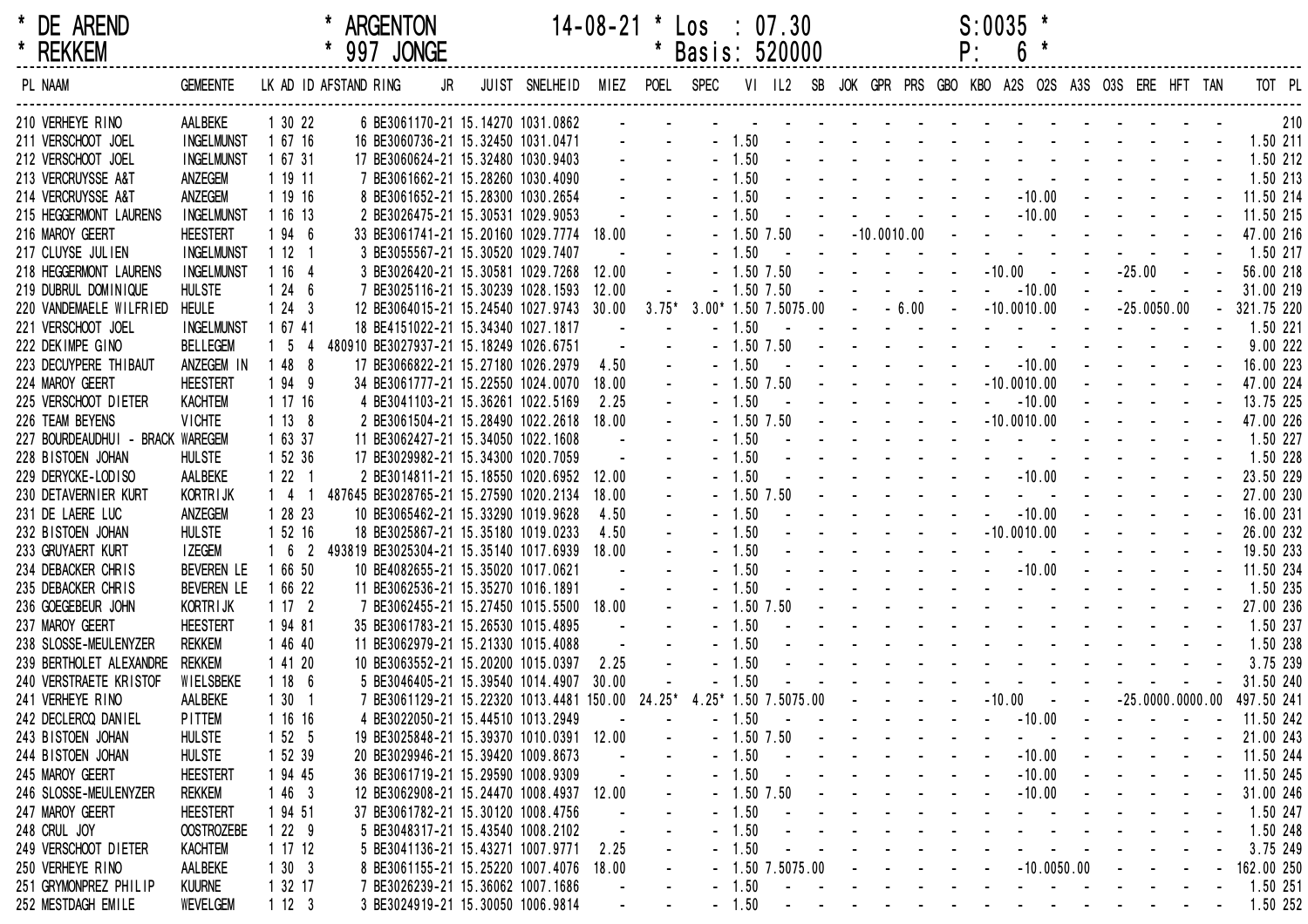| DE AREND<br>$\ast$<br><b>REKKEM</b><br>$\star$ |                   |                             | $*997$ | <b>ARGENTON</b><br><b>JONGE</b>        |                               | $14 - 08 - 21$ |         | Los :<br>Basis: 520000 |              | 07.30             |  |  | $S:0035$ *                                         |  |  |            |          |
|------------------------------------------------|-------------------|-----------------------------|--------|----------------------------------------|-------------------------------|----------------|---------|------------------------|--------------|-------------------|--|--|----------------------------------------------------|--|--|------------|----------|
| PL NAAM                                        | <b>GEMEENTE</b>   | LK AD ID AFSTAND RING       |        | JR                                     | JUIST SNELHEID MIEZ POEL SPEC |                |         |                        |              | $VI$ $IL2$        |  |  | SB JOK GPR PRS GBO KBO A2S O2S A3S O3S ERE HFT TAN |  |  |            |          |
| 253 DEBACKER CHRIS                             | <b>BEVEREN LE</b> | 1 66 32                     |        | 12 BE3096230-21 15.40050 1006.5819     |                               |                |         |                        | $-1.50$      |                   |  |  | $-10.00$                                           |  |  | 11.50 253  |          |
| 254 CLUYSE JULIEN                              | <b>INGELMUNST</b> | 1129                        |        | 4 BE3055603-21 15.42020 1006.3708      |                               |                |         |                        | $-1.50$      |                   |  |  |                                                    |  |  | 1.50 254   |          |
| 255 MAROY GEERT                                | <b>HEESTERT</b>   | 1 94 80                     |        | 38 BE3061793-21 15.32040 1004.5706     |                               |                |         | $-1.50$                |              |                   |  |  | $-10.00$                                           |  |  | 11.50 255  |          |
| 256 VERSTRAETE KRISTOF                         | WIELSBEKE         | 1189                        |        | 6 BE3046432-21 15.44530 1004.2751      |                               | 30.00          |         |                        | $-1.50$      |                   |  |  | $-10.00$                                           |  |  | 41.50 256  |          |
| 257 VANEECKHOUT ERIC                           | <b>LAUWE</b>      | $1\quad 2$                  |        | 480551 BE3060085-21 15.28529 1003.4859 |                               | 0.75           |         |                        | $-1.50$ 7.50 |                   |  |  |                                                    |  |  | 9.75 257   |          |
| 258 BISTOEN JOHAN                              | <b>HULSTE</b>     | 1 52 28                     |        | 21 BE3025807-21 15.42580 1003.1753     |                               |                |         | $-1.50$                |              |                   |  |  |                                                    |  |  | 1.50 258   |          |
| 259 GERYL-VAN HOYDONCK                         | <b>INGELMUNST</b> | $1\quad2$<br>$\overline{2}$ |        | 494809 BE3041846-21 15.43420 1002.2463 |                               | 18.00          |         | $-1.50$                |              |                   |  |  |                                                    |  |  | 19.50 259  |          |
| 260 GRYMONPREZ PHILIP                          | <b>KUURNE</b>     | 1323                        |        | 8 BE3026233-21 15.38502 1001.5370      |                               | 12.00          |         |                        | $-1.50$ 7.50 |                   |  |  | $ -10.00$ $ -$                                     |  |  | 31.00 260  |          |
| 261 CLUYSE JULIEN                              | <b>INGELMUNST</b> | 1122                        |        | 5 BE3055579-21 15.45080 1000.0700      |                               |                |         | $-1.50$                |              |                   |  |  |                                                    |  |  | 1.50 261   |          |
| 262 CLUYSE JULIEN                              | <b>INGELMUNST</b> | 1124                        |        | 6 BE3055506-21 15.45200                | 999.6662                      |                |         | $-1.50$                |              |                   |  |  |                                                    |  |  | 1.50 262   |          |
| 263 VERSCHOOT JOEL                             | <b>INGELMUNST</b> | 1673                        |        | 19 BE3060701-21 15.48140               | 999.0058                      | 30.00          | $9.00*$ |                        |              | $-1.50$ 7.5075.00 |  |  |                                                    |  |  | 123.00 263 |          |
| 264 VERSCHOOT JOEL                             | <b>INGELMUNST</b> | 1 67 51                     |        | 20 BE3060751-21 15.48460               | 997.9376                      |                |         | $-1.50$                |              |                   |  |  |                                                    |  |  | 1.50 264   |          |
| 265 DEBACKER CHRIS                             | <b>BEVEREN LE</b> | 1 66 61                     |        | 13 BE3062562-21 15.44210               | 997.8942                      |                |         |                        | $-1.50$      |                   |  |  |                                                    |  |  | 1.50 265   |          |
| 266 VERSTRAETE KRISTOF                         | WIELSBEKE         | 1 18 17                     |        | 7 BE3046474-21 15.48030                | 997.8898                      |                |         | $-1.50$                |              |                   |  |  |                                                    |  |  | 1.50 266   |          |
| 267 BISTOEN JOHAN                              | <b>HULSTE</b>     | 1 52 12                     |        | 22 BE3025873-21 15.45540               | 997.2414                      | 4.50           |         |                        | $-1.50$ 7.50 |                   |  |  | $-10.0010.00$                                      |  |  | 33.50 267  |          |
| 268 SLOSSE-MEULENYZER                          | <b>REKKEM</b>     | 1 46 33                     |        | 13 BE3062882-21 15.30090               | 997.2217                      |                |         | $-1.50$                |              |                   |  |  | the company of the company of the company          |  |  | 1.50 268   |          |
| 269 VANDEMAELE WILFRIED                        | <b>HEULE</b>      | 1 24 22                     |        | 13 BE3064026-21 15.39550               | 996.4654                      | 7.50           |         |                        | $-1.50$ 7.50 |                   |  |  | and the contract of the second service             |  |  | 16.50 269  |          |
| 270 TEAM BEYENS                                | <b>VICHTE</b>     | 1 13 11                     |        | 3 BE3062484-21 15.41430                | 995.4432                      | $16.00*$       |         |                        | $-1.50$ 7.50 |                   |  |  |                                                    |  |  | 25.00 270  |          |
| 271 TEAM BEYENS                                | <b>VICHTE</b>     | 1139                        |        | 4 BE3060686-21 15.41460                | 995.3420                      | $12.00*$       |         |                        | $-1.50$ 7.50 |                   |  |  | $- 10.0035.00 -$                                   |  |  | 66.00 271  |          |
| 272 GRYMONPREZ PHILIP                          | <b>KUURNE</b>     | 1 32 21                     |        | 9 BE3026260-21 15.42291                | 994.1176                      |                |         | $-1.50$                |              |                   |  |  |                                                    |  |  | 1.50 272   |          |
| 273 MAROY GEERT                                | <b>HEESTERT</b>   | 1 94 74                     |        | 39 BE3061760-21 15.37270               | 993.4763                      |                |         | $-1.50$                |              |                   |  |  |                                                    |  |  | 1.50 273   |          |
| 274 DECUYPERE THIBAUT                          | ANZEGEM IN        | 1 48 20                     |        | 18 BE3066880-21 15.43110               | 993.2452                      |                |         | $-1.50$                |              |                   |  |  |                                                    |  |  | 1.50 274   |          |
| 275 MAROY GEERT                                | <b>HEESTERT</b>   | 1 94 11                     |        | 40 BE3061742-21 15.38120               | 991.9500 12.00                |                |         |                        | $-1.50$ 7.50 |                   |  |  | $-10.00$                                           |  |  | 31.00 275  |          |
| 276 VERSCHOOT JOEL                             | <b>INGELMUNST</b> | 1 67 56                     |        | 21 BE2125315-21 15.51570               | 991.6087                      |                |         | $-1.50$                |              |                   |  |  |                                                    |  |  | 1.50 276   |          |
| 277 SLOSSE-MEULENYZER                          | <b>REKKEM</b>     | 1 46 14                     |        | 14 BE3062888-21 15.32550               | 991.5085                      | 2.25           |         | $-1.50$                |              |                   |  |  | $-10.00$                                           |  |  | 13.75 277  |          |
| 278 GRYMONPREZ PHILIP                          | <b>KUURNE</b>     | 1 32 31                     |        | 10 BE3026217-21 15.44061               | 990.8649                      |                |         | $-1.50$                |              |                   |  |  | $-10.00$                                           |  |  | 11.50 278  |          |
| 279 GRYMONPREZ PHILIP                          | <b>KUURNE</b>     | 1 32 30                     |        | 11 BE3026240-21 15.44091               | 990.7646                      |                |         | $-1.50$                |              |                   |  |  |                                                    |  |  | 1.50 279   |          |
| 280 BERTHOLET ALEXANDRE                        | <b>REKKEM</b>     | 1 41 28                     |        | 11 BE3063616-21 15.32110               | 990.0944                      |                |         | $-1.50$                |              |                   |  |  |                                                    |  |  | 1.50 280   |          |
| 281 MAROY GEERT                                | <b>HEESTERT</b>   | 1 94 42                     |        | 41 BE3061712-21 15.39100               | 989.9898                      |                |         | $-1.50$                |              |                   |  |  |                                                    |  |  | 1.50 281   |          |
| 282 HEGGERMONT LAURENS                         | <b>INGELMUNST</b> | 1167                        |        | 4 BE3026512-21 15.50181                | 989.9347                      | 12.00          |         |                        | $-1.50$ 7.50 |                   |  |  | $-10.00$                                           |  |  | 31.00 282  |          |
| 283 GOEGEBEUR JOHN                             | <b>KORTRIJK</b>   | 1179                        |        | 8 BE3063181-21 15.40140                | 989.6899                      | 7.50           |         | $-1.50$                |              |                   |  |  | $-10.00$                                           |  |  | 19.00 283  |          |
| 284 BERTHOLET ALEXANDRE                        | <b>REKKEM</b>     | 1 41 41                     |        | 12 BE3063576-21 15.32410               | 989.0687                      |                |         | $-1.50$                |              |                   |  |  |                                                    |  |  | 1.50 284   |          |
| 285 LEFEVRE CHRISTIAAN                         | <b>VICHTE</b>     | 1 22 17                     |        | 4 BE3063155-21 15.45000                | 988.8404                      |                |         |                        | $-1.50$      |                   |  |  |                                                    |  |  | 1.50 285   |          |
| 286 VERSTRAETE KRISTOF                         | WIELSBEKE         | 1 18 10                     |        | 8 BE3046449-21 15.52580                | 988.1351 24.00*               |                |         |                        | $-1.50$      |                   |  |  | $-10.0010.00$                                      |  |  | 45.50 286  |          |
| 287 DEKIMPE GINO                               | <b>BELLEGEM</b>   | $1\quad 5\quad 3$           |        | 2 BE3027920-21 15.36489                | 987.8701                      |                |         |                        | $-1.50$ 7.50 |                   |  |  | $-10.0010.00$                                      |  |  | 29.00 287  |          |
| 288 DE LAERE LUC                               | ANZEGEM           | 1284                        |        | 11 BE3065306-21 15.49160               | 987.7187                      | $10.50*$       |         |                        | $-1.50$ 7.50 |                   |  |  | $-25.00$                                           |  |  | 44.50 288  |          |
| 289 VERSCHOOT DIETER                           | <b>KACHTEM</b>    | 1 17 14                     |        | 6 BE3041150-21 15.53491                | 987.2368                      | 2.25           |         |                        | $-1.50$      |                   |  |  | $-10.00$                                           |  |  | 13.75 289  |          |
| 290 MAROY GEERT                                | <b>HEESTERT</b>   | 1 94 76                     |        | 42 BE3061828-21 15.41540               | 984.4887                      |                |         |                        | $-1.50$      |                   |  |  | $-10.00$                                           |  |  | 11.50 290  |          |
| 291 GRYMONPREZ PHILIP                          | <b>KUURNE</b>     | 1 32 22                     |        | 12 BE3026207-21 15.47201               | 984.4230                      |                |         |                        | $-1.50$      |                   |  |  | $-10.00$                                           |  |  | 11.50 291  |          |
| 292 DECUYPERE THIBAUT                          | ANZEGEM IN        | 1 48 10                     |        | 19 BE3066836-21 15.47590               | 983.6715                      | 4.50           |         |                        | $-1.50$      |                   |  |  | $-10.0010.00$                                      |  |  | 26.00 292  |          |
| 293 MESSIAEN-VANHAUWAERT AVELGEM               |                   | 1 27 15                     |        | 4 BE3062873-21 15.43249 982.7387       |                               |                |         |                        | $-1.50$      |                   |  |  | $-1.00$                                            |  |  | 2.50 293   |          |
| 294 VERSCHOOT JOEL                             | <b>INGELMUNST</b> | 1 67 42                     |        | 22 BE3060611-21 15.56310 982.6686      |                               |                |         |                        | $-1.50$      |                   |  |  |                                                    |  |  | 1.50 294   |          |
| 295 VERSCHOOT DIETER                           | <b>KACHTEM</b>    | 11710                       |        | 7 BE3041130-21 15.56201 982.3299       |                               | 2.25           |         |                        | $-1.50$      |                   |  |  |                                                    |  |  |            | 3.75 295 |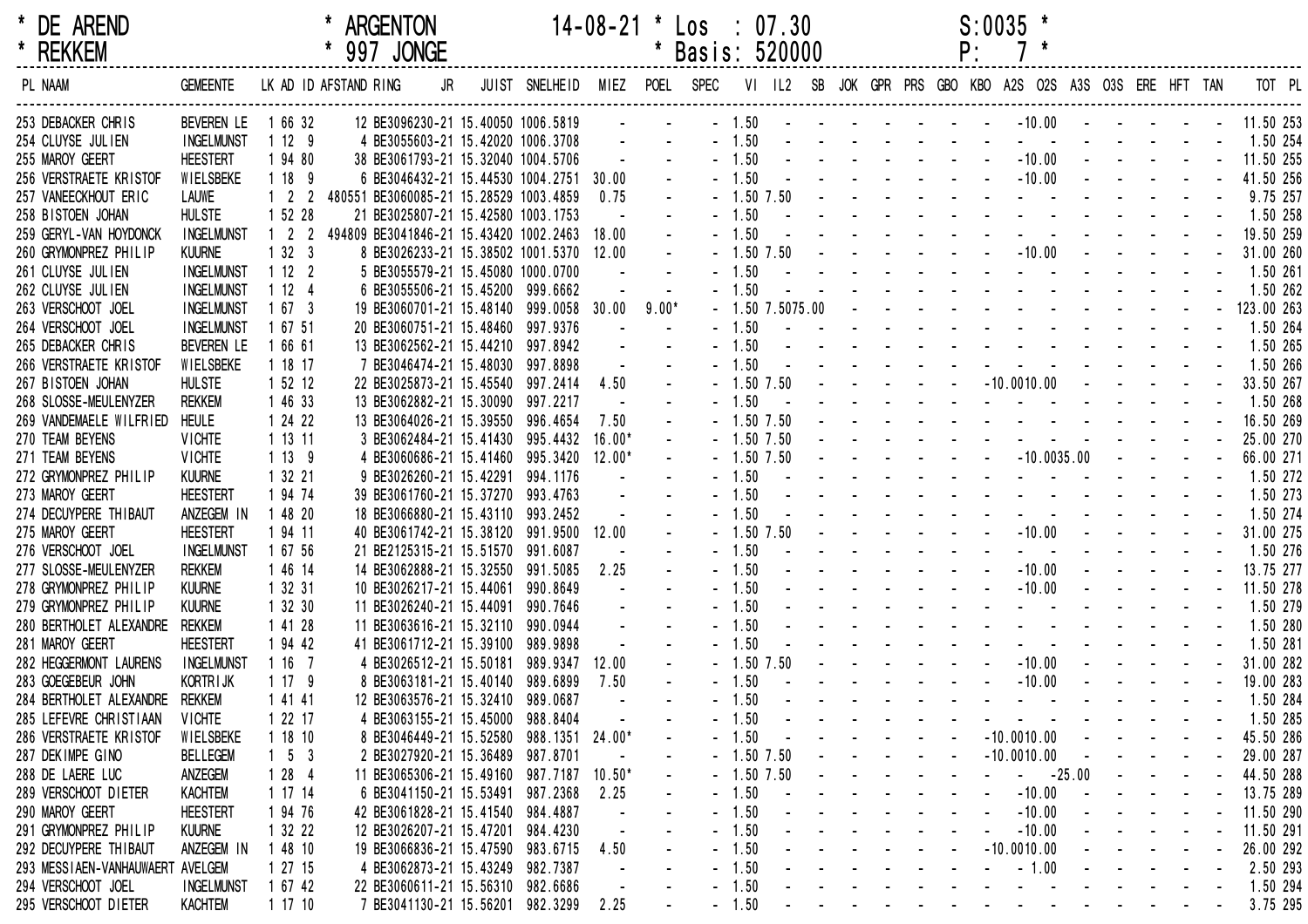| * DE AREND<br>* REKKEM             |                   |                       | <b>ARGENTON</b><br>997 JONGE                  |                | $14 - 08 - 21$ | $\textsf{Los} : 07.30$<br>Basis: 520000 |         |                   |  |  | P: | $S:0035$ *                                                                                                                                                                                                                     | 8 |                                      |  |              |     |
|------------------------------------|-------------------|-----------------------|-----------------------------------------------|----------------|----------------|-----------------------------------------|---------|-------------------|--|--|----|--------------------------------------------------------------------------------------------------------------------------------------------------------------------------------------------------------------------------------|---|--------------------------------------|--|--------------|-----|
| PL NAAM                            | <b>GEMEENTE</b>   | LK AD ID AFSTAND RING | JR                                            | JUIST SNELHEID | MIEZ           | POEL SPEC                               |         | VI IL2 SB         |  |  |    | JOK GPR PRS GBO KBO A2S O2S A3S O3S ERE HFT TAN                                                                                                                                                                                |   |                                      |  | TOT PL       |     |
| 296 VERHEYE RINO                   | AALBEKE           | 1 30 25               | 9 BE3061128-21 15.37330 982.2336              |                |                |                                         |         |                   |  |  |    | the contract of the contract of the contract of                                                                                                                                                                                |   |                                      |  |              | 296 |
| 297 NONCKELYNCK-VERRIEST HERSEAUX  |                   |                       | 1 26 15 475664 BE1112741-21 15.34510 981.0539 |                | 4.50           |                                         | $-1.50$ |                   |  |  |    |                                                                                                                                                                                                                                |   |                                      |  | 6.00 297     |     |
| 298 BOURDEAUDHUI - BRACK WAREGEM   |                   | 1 63 34               | 12 BE3062487-21 15.54260 980.9245             |                |                |                                         | $-1.50$ |                   |  |  |    | and a state of the state of the state of the                                                                                                                                                                                   |   |                                      |  | 1.50 298     |     |
| 299 DECUYPERE THIBAUT              | ANZEGEM IN        | 1 48 17               | 20 BE3066867-21 15.50030 979.6060             |                |                |                                         | $-1.50$ |                   |  |  |    |                                                                                                                                                                                                                                |   |                                      |  | 1.50 299     |     |
| 300 NOPPE GILBERT & FILI WEVELGEM  |                   | $1 \quad 4 \quad 1$   | 2 BE3027428-21 15.43080 979.4674              |                | 4.50           |                                         | $-1.50$ |                   |  |  |    | the contract of the contract of the contract of the contract of the contract of the contract of the contract of                                                                                                                |   |                                      |  | 6.00 300     |     |
| 301 MAROY GEERT                    | <b>HEESTERT</b>   | 1 94 86               | 43 BE3061737-21 15.44480 978.7187             |                |                |                                         | $-1.50$ |                   |  |  |    | the contract of the contract of the contract of the contract of the contract of the contract of the contract of                                                                                                                |   |                                      |  | 1.50 301     |     |
| 302 NONCKELYNCK-VERRIEST HERSEAUX  |                   | 1 26 20               | 2 BE1112726-21 15.36040 978.5983              |                | 4.50           |                                         | $-1.50$ |                   |  |  |    | and the state of the state of the state of the state of the state of the state of the state of the state of the                                                                                                                |   |                                      |  | 6.00 302     |     |
| 303 MAROY GEERT                    | <b>HEESTERT</b>   | 1 94 41               | 44 BE3061738-21 15.45180 977.7307             |                |                |                                         | $-1.50$ |                   |  |  |    | the contract of the contract of the                                                                                                                                                                                            |   |                                      |  | 1.50 303     |     |
| 304 DE CALUWE SAMMY                | <b>KUURNE</b>     | $198$                 | 5 BE3063827-21 15.50010 977.5874              |                |                |                                         |         |                   |  |  |    |                                                                                                                                                                                                                                |   |                                      |  |              | 304 |
| 305 DEBACKER CHRIS                 | <b>BEVEREN LE</b> | 1 66 6                | 14 BE4082665-21 15.54390 977.5270             |                | $7.50*$        |                                         |         | $-1.50$ 7.50      |  |  |    | the contract of the contract of the contract of the contract of the contract of the contract of the contract of                                                                                                                |   |                                      |  | 16.50 305    |     |
| 306 DEBACKER CHRIS                 | <b>BEVEREN LE</b> | 1 66 39               | 15 BE3062585-21 15.54440 977.3656             |                |                |                                         | $-1.50$ |                   |  |  |    | the contract of the contract of the contract of the contract of the contract of the contract of the contract of the contract of the contract of the contract of the contract of the contract of the contract of the contract o |   |                                      |  | 1.50 306     |     |
| 307 DECUYPERE THIBAUT              | ANZEGEM IN        | 1 48 5                | 21 BE3066863-21 15.51290 976.8061             |                | $7.50*$        |                                         | $-1.50$ |                   |  |  |    | the second contract of the second contract of                                                                                                                                                                                  |   |                                      |  | 9.00 307     |     |
| 308 MAROY GEERT                    | <b>HEESTERT</b>   | 1 94 70               | 45 BE3061722-21 15.46010 976.3180             |                |                |                                         | $-1.50$ |                   |  |  |    | the contract of the contract of the contract of the contract of the contract of the contract of the contract of                                                                                                                |   |                                      |  | 1.50 308     |     |
| 309 NEYRINCK - CALLENS             | <b>GULLEGEM</b>   | 119                   | 4 BE3060426-21 15.48490 975.6851              |                | $19.50*$       |                                         |         | $-1.50$ 7.5075.00 |  |  |    | and the state of the state of the state of                                                                                                                                                                                     |   |                                      |  | 103.50 309   |     |
| 310 VANRIJCKEGHEM-MESTDA HARELBEKE |                   |                       | 1 8 8 490584 BE3042308-21 15.52570 975.4131   |                |                |                                         | $-1.50$ |                   |  |  |    | and the state of the state of the state of the state of the state of the state of the state of the state of the                                                                                                                |   |                                      |  | 1.50 310     |     |
| 311 VERSCHOOT JOEL                 | <b>INGELMUNST</b> | 1 67 61               | 23 BE4151077-21 16.00340 974.8737             |                |                |                                         | $-1.50$ |                   |  |  |    | the contract of the contract of the contract of                                                                                                                                                                                |   |                                      |  | 1.50 311     |     |
| 312 GRYMONPREZ PHILIP              | <b>KUURNE</b>     | 1328                  | 13 BE3026241-21 15.52141 974.8186             |                | $6.50*$        |                                         |         | $-1.50$ 7.50      |  |  |    | and the state of the state of the state of the                                                                                                                                                                                 |   |                                      |  | 15.50 312    |     |
| 313 VERSCHOOT JOEL                 | <b>INGELMUNST</b> | 1 67 35               | 24 BE3060700-21 16.00470 974.4601             |                |                |                                         | $-1.50$ |                   |  |  |    |                                                                                                                                                                                                                                |   |                                      |  | 1.50 313     |     |
| 314 MAROY GEERT                    | <b>HEESTERT</b>   | 1 94 13               | 46 BE3061769-21 15.47230 973.6354             |                | $4.50*$        |                                         |         | $-1.505.00$       |  |  |    | $-10.00$                                                                                                                                                                                                                       |   |                                      |  | 21.00 314    |     |
| 315 VERSCHOOT JOEL                 | <b>INGELMUNST</b> | 1 67 26               | 25 BE4152153-21 16.01490 972.4928             |                |                |                                         | $-1.50$ |                   |  |  |    | and the state of the state of the                                                                                                                                                                                              |   |                                      |  | 1.50 315     |     |
| 316 NOPPE MARCEL                   | Marke             | 43                    | 483663 BE3063677-21 15.48539 969.4620         |                | $4.00*$        |                                         | $-1.50$ |                   |  |  |    | the second contract of the second contract of                                                                                                                                                                                  |   |                                      |  | 5.50 316     |     |
| 317 SLOSSE-MEULENYZER              | <b>REKKEM</b>     | 1 46 25               | 15 BE3062910-21 15.44100 968.9363             |                |                |                                         | $-1.50$ |                   |  |  |    | the contract of the contract of the contract of the contract of the contract of the contract of the contract of                                                                                                                |   |                                      |  | 1.50 317     |     |
| 318 BOURDEAUDHUI - BRACK WAREGEM   |                   | 1 63 11               | 13 BE3062344-21 16.01330 967.2779             |                | $2.25*$        |                                         | $-1.50$ |                   |  |  |    | the contract of the contract of the contract of the contract of the contract of the contract of the contract of                                                                                                                |   |                                      |  | 3.75 318     |     |
| 319 NONCKELYNCK-VERRIEST HERSEAUX  |                   | 1267                  | 3 BE1112744-21 15.41570 966.8950              |                | $2.25*$        |                                         | $-1.50$ |                   |  |  |    |                                                                                                                                                                                                                                |   |                                      |  | 3.75 319     |     |
| 320 GRYMONPREZ PHILIP              | <b>KUURNE</b>     | 1 32 18               | 14 BE3026218-21 15.56291                      | 966.6387       |                |                                         | $-1.50$ |                   |  |  |    | $-10.00$                                                                                                                                                                                                                       |   |                                      |  | 11.50 320    |     |
| 321 BOURDEAUDHUI - BRACK WAREGEM   |                   | 1 63 13               | 14 BE3062357-21 16.02000 966.4277             |                |                |                                         | $-1.50$ |                   |  |  |    | $-10.00$                                                                                                                                                                                                                       |   |                                      |  | 11.50 321    |     |
| 322 TRUYAERT ANDRE                 | <b>BELLEGEM</b>   | - 5                   | 480968 BE3060302-21 15.47540 965.9932         |                | $1.50*$        |                                         | $-1.50$ |                   |  |  |    |                                                                                                                                                                                                                                |   |                                      |  | 3.00 322     |     |
| 323 MAROY GEERT                    | <b>HEESTERT</b>   | 1 94 83               | 47 BE3061764-21 15.51230 965.8678             |                |                |                                         | $-1.50$ |                   |  |  |    | the second contract of the second contract of the second second contract of the second second second second second second second second second second second second second second second second second second second second se |   |                                      |  | 1.50 323     |     |
| 324 VERSCHOOT JOEL                 | <b>INGELMUNST</b> | 1 67 22               | 26 BE4151064-21 16.06320 963.6125             |                |                |                                         | $-1.50$ |                   |  |  |    | the second contract of the second contract of the second contract of the second contract of the second contract of the second contract of the second contract of the second contract of the second contract of the second cont |   |                                      |  | 1.50 324     |     |
| 325 DE CALUWE SAMMY                | <b>KUURNE</b>     | $192$                 | 6 BE3063813-21 15.57170 963.5838              |                |                |                                         |         |                   |  |  |    |                                                                                                                                                                                                                                |   |                                      |  |              | 325 |
| 326 BOURDEAUDHUI - BRACK WAREGEM   |                   | 1634                  | 15 BE3062312-21 16.04280 961.7941             |                |                |                                         | $-1.50$ |                   |  |  |    | and the state of the state of the state of the state of the state of the state of the state of the state of the                                                                                                                |   |                                      |  | 1.50 326     |     |
| 327 MAROY GEERT                    | <b>HEESTERT</b>   | 1 94 71               | 48 BE3061896-21 15.53580 960.9167             |                |                |                                         | $-1.50$ |                   |  |  |    |                                                                                                                                                                                                                                |   |                                      |  | 1.50 327     |     |
| 328 DE LAERE LUC                   | ANZEGEM           | 1 28 28               | 12 BE3065351-21 16.03330 960.2473             |                |                |                                         | $-1.50$ |                   |  |  |    |                                                                                                                                                                                                                                |   |                                      |  | 1.50 328     |     |
| 329 DE LAERE LUC                   | ANZEGEM           | 1 28 18               | 13 BE3065384-21 16.04370 958.2570             |                |                |                                         | $-1.50$ |                   |  |  |    |                                                                                                                                                                                                                                |   |                                      |  | 1.50 329     |     |
| 330 BERTHOLET ALEXANDRE            | <b>REKKEM</b>     | 1 41 13               | 13 BE3063613-21 15.48330 957.5910             |                |                |                                         | $-1.50$ |                   |  |  |    | and a series of the contract of the series of the                                                                                                                                                                              |   |                                      |  | 1.50 330     |     |
| 331 VERHEYE RINO                   | AALBEKE           | 1304                  | 10 BE3061207-21 15.50320 956.7555             |                |                |                                         | $-1.50$ |                   |  |  |    | $-75.00$ $   -10.00$ $  -25.0000.00$                                                                                                                                                                                           |   |                                      |  | $-211.50331$ |     |
| 332 HEGGERMONT LAURENS             | <b>INGELMUNST</b> | 1 16 14               | 5 BE3026514-21 16.08301 955.1869              |                |                |                                         | $-1.50$ |                   |  |  |    | المنابعة والمستنقل والمستنقل والمستنقل والمستنقل والمستنقل                                                                                                                                                                     |   |                                      |  | 1.50 332     |     |
| 333 VERSCHOOT JOEL                 | <b>INGELMUNST</b> | 1 67 32               | 27 BE3060650-21 16.12220 952.8518             |                |                |                                         | $-1.50$ |                   |  |  |    | and the series of the series of the series of                                                                                                                                                                                  |   |                                      |  | 1.50 333     |     |
|                                    |                   |                       |                                               |                |                |                                         |         |                   |  |  |    |                                                                                                                                                                                                                                |   |                                      |  |              |     |
| * VERCRUYSSE A&T                   | ANZEGEM           | 1 19 10               | 9 BE3061688-21 16.09530 948.2551              |                |                |                                         |         |                   |  |  |    | $-10.00$                                                                                                                                                                                                                       |   | and the second control of the second |  | $10.00$ *    |     |
| * DEBACKER CHRIS                   | <b>BEVEREN LE</b> | 1 66 62               | 16 BE3062581-21 16.11270 946.0332             |                |                |                                         |         |                   |  |  |    | $-10.00$                                                                                                                                                                                                                       |   | and the state of the state           |  | $10.00$ *    |     |
| * VERSCHOOT DIETER                 | <b>KACHTEM</b>    | 1 17 13               | 8 BE3041137-21 16.16480 944.1686              |                |                |                                         |         |                   |  |  |    | $-10.00$                                                                                                                                                                                                                       |   |                                      |  | 10.00        |     |
| * MAROY GEERT                      | <b>HEESTERT</b>   | 1 94 17               | 49 BE3061875-21 16.03450 942.6180             |                |                |                                         |         |                   |  |  |    | $-10.00$                                                                                                                                                                                                                       |   | and the company of the company       |  | 10.00        |     |